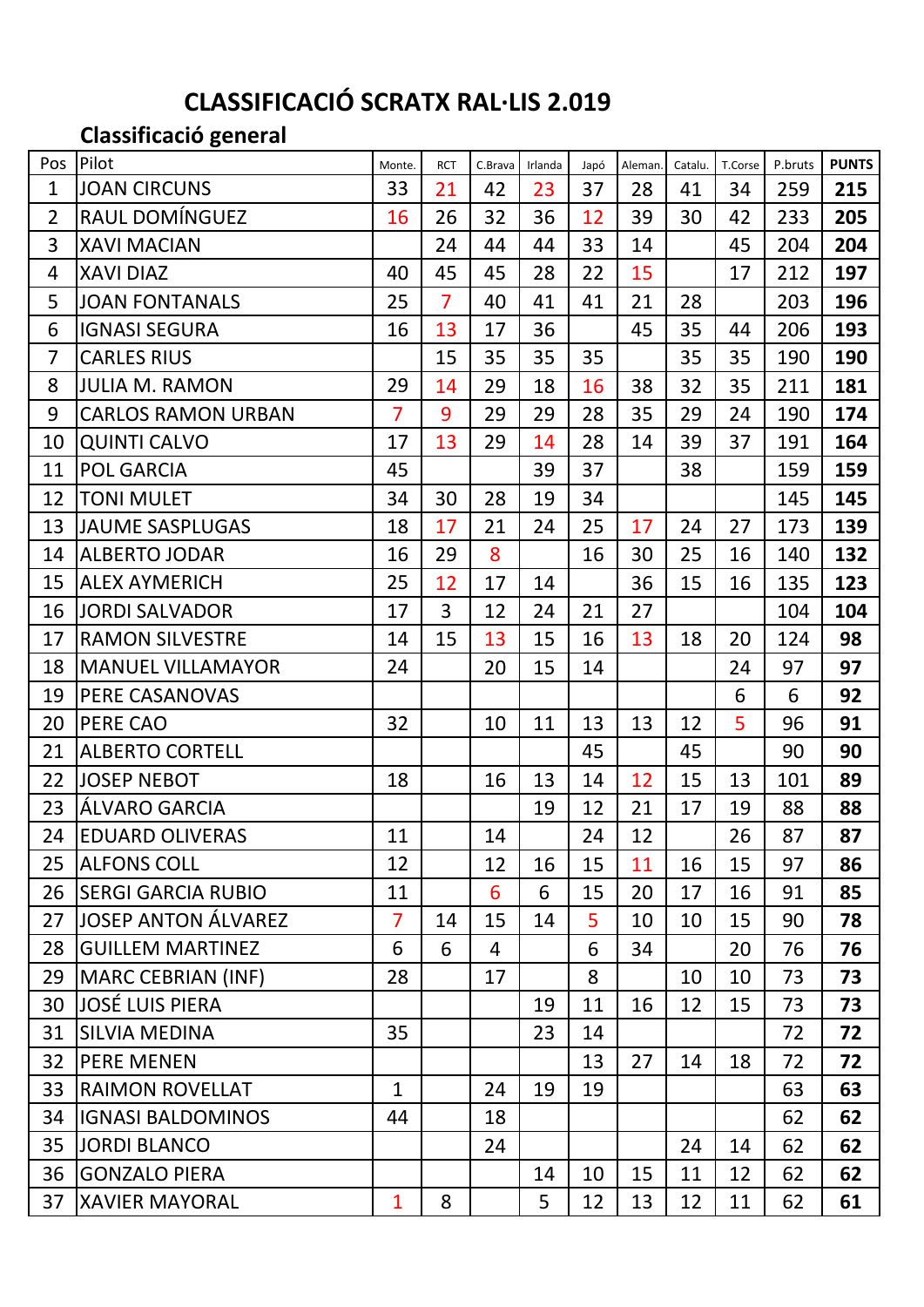| 38 | MARC COMAS (INF)             | 20             |                | 15             | 12             |                |                |                | 13             | 60 | 60 |
|----|------------------------------|----------------|----------------|----------------|----------------|----------------|----------------|----------------|----------------|----|----|
| 39 | <b>ENRIC ARNAIZ</b>          | 10             | 13             | 6              | 9              | 10             | $\overline{7}$ |                | 11             | 66 | 60 |
| 40 | <b>MIKA SANTANDER</b>        | 9              | 11             | $\overline{7}$ | 12             | 8              | 6              | 10             | 10             | 73 | 60 |
| 41 | <b>JOSEP PARCERISAS</b>      |                |                | 20             | 5              | 17             | 16             |                |                | 58 | 58 |
| 42 | PAU JIMENEZ (INF)            | 20             |                | 14             |                | 9              |                | 13             |                | 56 | 56 |
| 43 | <b>RAMON GARCIA RUBIO</b>    | 6              |                | 11             | 13             | 8              | $\overline{3}$ | 14             |                | 55 | 55 |
| 44 | <b>TONI VIDAL</b>            |                |                |                |                | 25             |                |                | 29             | 54 | 54 |
| 45 | RAMON BOQUÉ                  | 8              |                | 5              | 10             | 9              | 5              | 9              | 12             | 58 | 53 |
| 46 | <b>JORDI MIRANDA</b>         | 4              | $\overline{4}$ | 13             | 11             | 11             | 11             | 9              | 12             | 75 | 52 |
| 47 | PABLO CANALES (INF)          |                |                | 13             | 13             |                | 15             |                | $\overline{7}$ | 48 | 48 |
| 48 | <b>CARLOS MESTRE</b>         | $\overline{2}$ |                | $\overline{3}$ | $\overline{7}$ | 10             | 10             | $\overline{7}$ | 10             | 49 | 47 |
| 49 | ÒSCAR VILA                   |                |                |                |                |                | 25             | 20             | $\mathbf{1}$   | 46 | 46 |
| 50 | <b>LUIS MORENO</b>           | 3              |                |                | 8              | 13             | $\overline{7}$ | 6              | 9              | 46 | 46 |
| 51 | <b>RUBEN SANPEDRO</b>        | 8              |                |                | $\mathbf{1}$   | 20             | 5              | 11             |                | 45 | 45 |
| 52 | <b>LUCAS GARCIA (INF)</b>    |                |                |                | 15             | $\overline{7}$ | 13             | 9              |                | 44 | 44 |
| 53 | <b>JORDI FORMATGER</b>       |                |                | 11             |                | 12             | 8              | 13             |                | 44 | 44 |
| 54 | <b>JORDI NAHARRO</b>         |                | 41             |                |                |                |                |                |                | 41 | 41 |
| 55 | <b>CONRAD PIJEM</b>          | 14             |                | 10             |                | 9              | 6              |                |                | 39 | 39 |
| 56 | <b>ENRIC ROSICH</b>          |                |                | 4              | 8              | $\overline{7}$ | $\overline{4}$ | $\overline{7}$ | 9              | 39 | 39 |
| 57 | <b>JORDI FIGUERAS</b>        | $\overline{4}$ | 9              | 8              | 10             | $\overline{7}$ |                |                |                | 38 | 38 |
| 58 | <b>MANUEL TORREIRO</b>       | 10             |                |                |                | 27             |                |                |                | 37 | 37 |
| 59 | <b>JOSEP PÉREZ</b>           |                | 36             |                |                |                |                |                |                | 36 | 36 |
| 60 | <b>ORIOL CAPDEVILA</b>       |                | 35             |                |                |                |                |                |                | 35 | 35 |
| 60 | <b>JASON PEREZ</b>           |                |                |                |                | 35             |                |                |                | 35 | 35 |
| 60 | <b>IVAN ALONSO</b>           |                |                | 35             |                |                |                |                |                | 35 | 35 |
| 63 | <b>CARLOS VILLAR</b>         |                |                | 20             |                |                |                | 15             |                | 35 | 35 |
| 64 | <b>CARLES VINYES</b>         |                | 34             |                |                |                |                |                |                | 34 | 34 |
| 65 | JOAN RAMON MARTÍNEZ          |                | 33             |                |                |                |                |                |                | 33 | 33 |
| 65 | XAVIER BERNÚS                |                | 33             |                |                |                |                |                |                | 33 | 33 |
| 67 | <b>GUILLEM ROMERO</b>        |                |                |                | 32             |                |                |                |                | 32 | 32 |
| 68 | ADRIÀ FIGUERAS (INF)         | 22             |                | $\mathbf{1}$   | 6              | $\overline{2}$ |                |                |                | 31 | 31 |
| 69 | <b>JAUME AYMERICH</b>        | 9              |                | 5              |                | $\overline{4}$ | 8              | 5              |                | 31 | 31 |
| 70 | <b>ASENSIO CAMPOS</b>        |                | 30             |                |                |                |                |                |                | 30 | 30 |
| 71 | <b>JOSEP MARIA CARBONELL</b> |                |                |                | $\overline{3}$ |                | $\overline{4}$ | 8              | 15             | 30 | 30 |
| 72 | PAULA SIERRA (D, INF)        |                | 11             | $\overline{3}$ | $\overline{7}$ | $\overline{4}$ |                | 5              |                | 30 | 30 |
| 73 | <b>JOSEP MOLINA</b>          |                |                |                | 29             |                |                |                |                | 29 | 29 |
| 74 | <b>MIQUEL GUBIANES</b>       |                | 28             |                |                |                |                |                |                | 28 | 28 |
| 75 | <b>JOSEP CANET</b>           |                | 27             |                |                |                |                |                |                | 27 | 27 |
| 76 | <b>JOSEP BARDOLET</b>        |                | 25             |                |                |                |                |                |                | 25 | 25 |
| 76 | <b>TONI ROSET</b>            |                | 25             |                |                |                |                |                |                | 25 | 25 |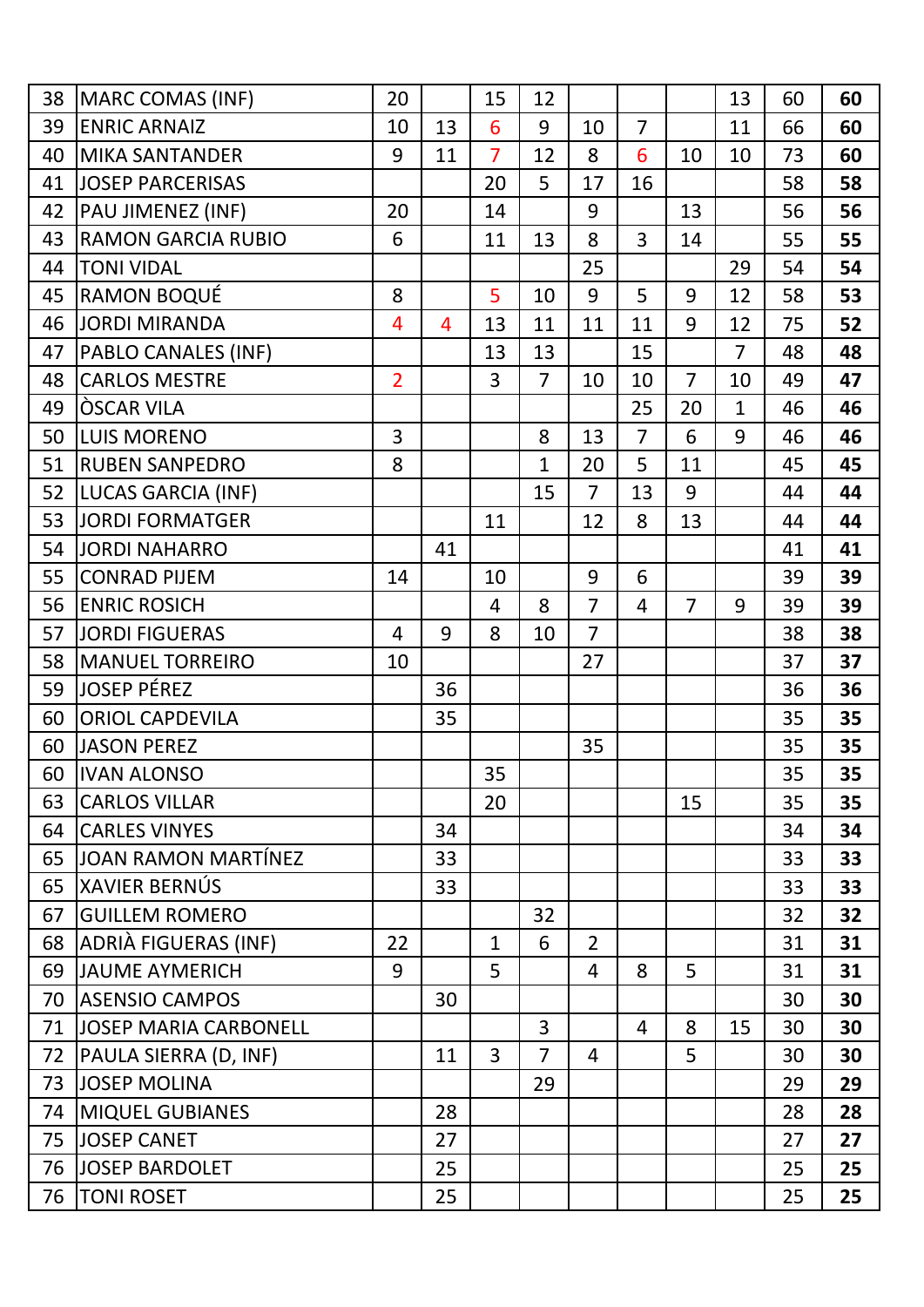| 78 | JOAN SÁNCHEZ             |                | 23             |                |                |                |                |                |                | 23             | 23                      |
|----|--------------------------|----------------|----------------|----------------|----------------|----------------|----------------|----------------|----------------|----------------|-------------------------|
| 79 | <b>ALBERTO RAMOS</b>     | 12             | $\mathbf{1}$   | 9              |                |                |                |                |                | 22             | 22                      |
| 80 | <b>ESTEVE SERRA</b>      |                | 21             |                |                |                |                |                |                | 21             | 21                      |
| 80 | <b>JOSEP LINARES</b>     |                | 21             |                |                |                |                |                |                | 21             | 21                      |
| 82 | ALBERT VIÑAS             |                | 20             |                |                |                |                |                |                | 20             | 20                      |
| 83 | SIMÓ SERRA               |                | 19             |                |                |                |                |                |                | 19             | 19                      |
| 84 | PAU SASPLUGAS (INF)      |                | 10             |                |                | $\overline{3}$ |                |                | 6              | 19             | 19                      |
| 85 | <b>GUILLEM SILVESTRE</b> |                |                |                |                |                |                | 18             |                | 18             | 18                      |
| 86 | <b>FERNANDO GUILLEN</b>  | 5              |                |                |                |                | $\overline{2}$ | 11             |                | 18             | 18                      |
| 87 | <b>MOISÉS SIERRA</b>     |                |                |                | 9              | 5              |                | 4              |                | 18             | 18                      |
| 88 | <b>MARC ROQUÉ</b>        |                |                |                |                | 17             |                |                |                | 17             | 17                      |
| 89 | JOSEP MARTÍNEZ           |                |                | $\overline{2}$ |                | 6              | $\mathbf{1}$   |                | 8              | 17             | 17                      |
| 90 | <b>GABRIEL MELGUIZO</b>  |                | 16             |                |                |                |                |                |                | 16             | 16                      |
| 90 | <b>PEP PRATDESABA</b>    |                | 16             |                |                |                |                |                |                | 16             | 16                      |
| 92 | <b>JOSE A. MONTERO</b>   | 3              |                |                |                |                |                | 13             |                | 16             | 16                      |
| 93 | <b>ALBERTO DE GRACIA</b> |                | 15             |                |                |                |                |                |                | 15             | 15                      |
| 94 | <b>PERE NIN</b>          |                | 15             |                |                |                |                |                |                | 15             | 15                      |
| 94 | <b>RAMON FORCADA</b>     |                | 15             |                |                |                |                |                |                | 15             | 15                      |
| 94 | <b>SERGIO DE MIGUEL</b>  | 15             |                |                |                |                |                |                |                | 15             | 15                      |
| 94 | <b>XAVI DOMENECH</b>     |                | 15             |                |                |                |                |                |                | 15             | 15                      |
| 94 | <b>XAVI GIRALT</b>       |                |                |                |                | 15             |                |                |                | 15             | 15                      |
| 99 | MARC BAYES               | 14             |                |                |                |                |                |                |                | 14             | 14                      |
|    | 100 RAMON SANGRÀ         |                | 13             |                |                |                |                |                |                | 13             | 13                      |
|    | 101 ALBERTO LÓPEZ        |                | $\overline{2}$ |                |                |                | $\overline{2}$ | 9              |                | 13             | 13                      |
|    | 102 ÁLVARO RODRÍGUEZ     |                | 12             |                |                |                |                |                |                | 12             | 12                      |
|    | 103 OSCAR MAURAN         |                | 12             |                |                |                |                |                |                | 12             | 12                      |
|    | 104 RAUL RAMÍREZ         |                |                | $\mathbf{1}$   | $\overline{2}$ |                | 9              |                |                | 12             | 12                      |
|    | 105 CESAR MIGUEL         | 5              |                | $\overline{7}$ |                |                |                |                |                | 12             | 12                      |
|    | 106 EMILIO JIMÉNEZ       |                | 11             |                |                |                |                |                |                | 11             | 11                      |
|    | 107 ALEX RAMÍREZ         |                |                |                |                |                |                | 4              | $\overline{7}$ | 11             | 11                      |
|    | 108 DAVID MESTRES        | $\overline{2}$ |                |                |                |                | 3              | 6              |                | 11             | 11                      |
|    | 109 ERIC MARTÍNEZ        |                | 10             |                |                |                |                |                |                | 10             | 10                      |
|    | 110 JORDI ESTAPÉ         |                |                |                |                |                |                | $\overline{2}$ | 8              | 10             | 10                      |
|    | 111 DIDAC VINYES (INF)   |                | 9              |                |                |                |                |                |                | 9              | 9                       |
|    | 111 MARC GARCIA          |                |                | 9              |                |                |                |                |                | 9              | 9                       |
|    | 113 ALBERT PUIG          |                | 8              |                |                |                |                |                |                | 8              | 8                       |
|    | 113 CRISTINA PLAZA       |                | 8              |                |                |                |                |                |                | 8              | 8                       |
|    | 115 JOAN MARTIN          |                |                |                |                | 3              |                | $\mathbf 1$    | 4              | 8              | 8                       |
|    | 116 JAVIER RAMÍREZ       |                | $\overline{7}$ |                |                |                |                |                |                | $\overline{7}$ | $\overline{7}$          |
|    | 116 OSCAR RODRIGUEZ      |                |                |                |                |                |                |                | $\overline{7}$ | $\overline{7}$ | $\overline{\mathbf{z}}$ |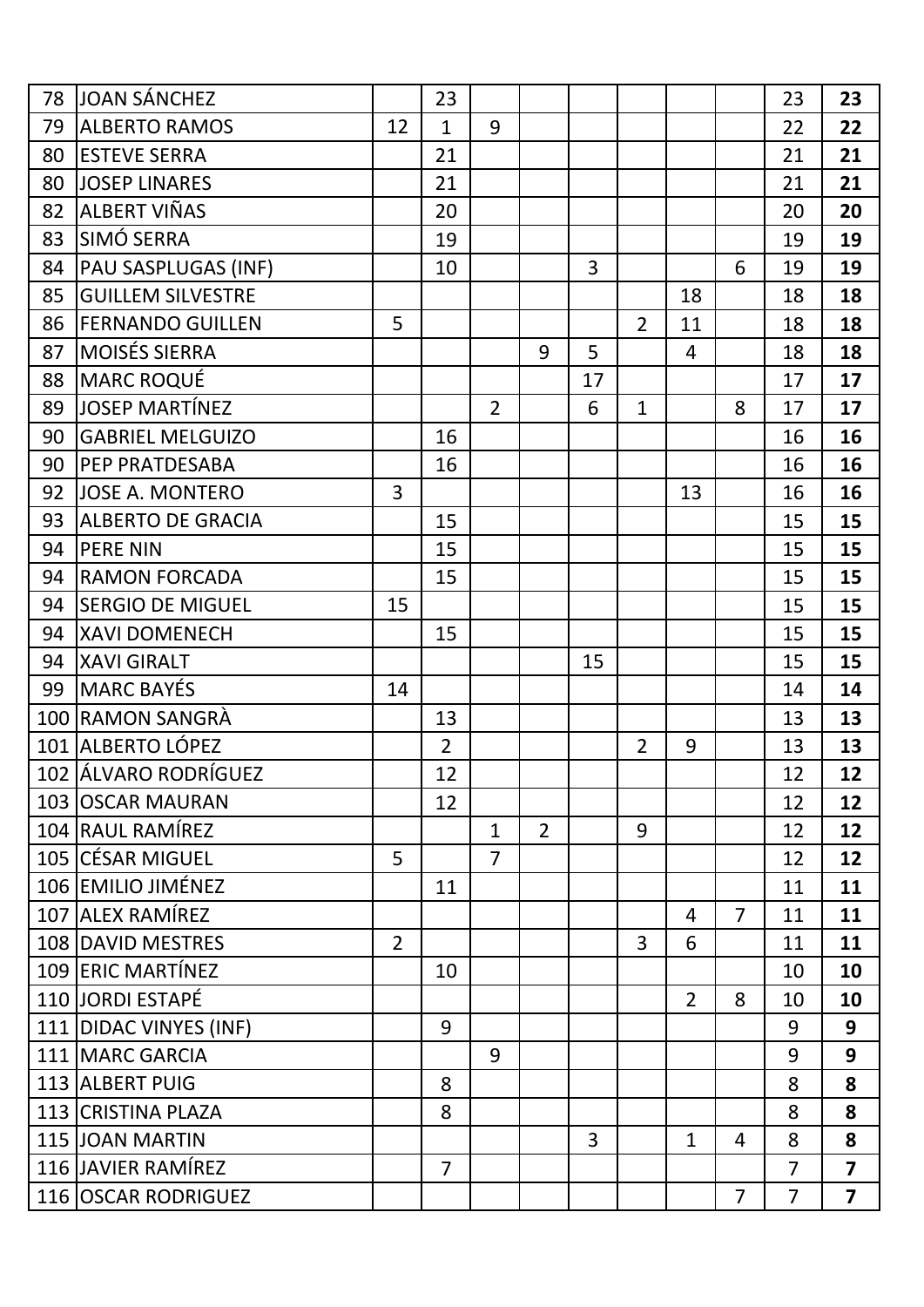|     | 118 RAFA RAMÍREZ           |                |   |   |   | 3              | 4              |                | 7              |
|-----|----------------------------|----------------|---|---|---|----------------|----------------|----------------|----------------|
|     | 119 JUAN CARLOS CAMPOY     | 6              |   |   |   |                |                | 6              | 6              |
|     | 120 DÍDAC FIGUERAS (INF)   |                | 5 | 1 |   |                |                | 6              | 6              |
|     | 120 ERIC RIVAS             | 5              |   | 1 |   |                |                | 6              | 6              |
|     | 120 JOAN FERNÁNDEZ         |                |   |   | 1 |                | 5              | 6              | 6              |
|     | 123 RICARD VÁZQUEZ         |                |   |   |   | 3              | 3              | 6              | 6              |
|     | 124 ERIC CARDONA           | 5              |   |   |   |                |                | 5              | 5              |
|     | 125 CARLOS RAMÍREZ         | 4              |   |   |   |                |                | 4              | 4              |
|     | 126 JUAN CARLOS LÓPEZ      | 3              |   |   |   |                |                | 3              | 3              |
|     | 127 DAVID MARTÍN           | $\overline{2}$ |   |   |   |                |                | $\overline{2}$ | $\overline{2}$ |
| 127 | <b>GUILLERMO FERNANDEZ</b> |                |   |   |   |                | $\overline{2}$ | $\overline{2}$ | $\overline{2}$ |
|     | 127 ORIOL PUIG (INF)       |                |   |   |   | $\overline{2}$ |                | 2              | $\overline{2}$ |
|     | 127 RAFA SUAREZ            |                |   | 2 |   |                |                | $\overline{2}$ | $\overline{2}$ |
|     | 131 EDUARD GARCIA          | $\mathbf{1}$   |   |   |   |                |                |                |                |

#### **Grup WRC**

|   | Pos Pilot             | Monte. | <b>RCT</b> | C.Brava | Irlanda | Japó | Aleman. | Catalu. | T.Corse | P.bruts | <b>PUNTS</b> |
|---|-----------------------|--------|------------|---------|---------|------|---------|---------|---------|---------|--------------|
| 1 | <b>XAVI DIAZ</b>      |        |            | 35      |         |      |         |         |         | 35      | 35           |
| 1 | <b>JASON PEREZ</b>    |        |            |         |         | 35   |         |         |         | 35      | 35           |
| 3 | <b>JORDI NAHARRO</b>  |        | 32         |         |         |      |         |         |         | 32      | 32           |
| 4 | <b>JOSEP PÉREZ</b>    |        | 28         |         |         |      |         |         |         | 28      | 28           |
| 5 | <b>ASENSIO CAMPOS</b> |        | 25         |         |         |      |         |         |         | 25      | 25           |
| 6 | <b>JOSEP LINARES</b>  |        | 21         |         |         |      |         |         |         | 21      | 21           |
|   | JOAN SÁNCHEZ          |        | 19         |         |         |      |         |         |         | 19      | 19           |

#### **Grup WRS**

| Pos            | Pilot                    | Monte. | <b>RCT</b> | C.Brava | Irlanda | Japó | Aleman. | Catalu. | T.Corse | P.bruts | <b>PUNTS</b> |
|----------------|--------------------------|--------|------------|---------|---------|------|---------|---------|---------|---------|--------------|
| 1              | <b>JULIA M. RAMON</b>    | 29     | 14         | 29      | 18      | 16   | 35      | 24      | 29      | 194     | 164          |
| $\overline{2}$ | <b>XAVI MACIAN</b>       |        | 22         | 35      | 34      | 25   |         |         | 35      | 151     | 151          |
| 3              | <b>POL GARCIA</b>        | 35     |            |         | 30      | 28   |         | 29      |         | 122     | 122          |
| 4              | <b>MANUEL VILLAMAYOR</b> | 24     |            | 20      | 15      | 14   |         |         | 24      | 97      | 97           |
| 5              | <b>ALBERTO CORTELL</b>   |        |            |         |         | 35   |         | 35      |         | 70      | 70           |
| 6              | <b>RAIMON ROVELLAT</b>   |        |            | 24      | 19      | 16   |         |         |         | 59      | 59           |
| 6              | <b>XAVI DIAZ</b>         |        | 35         |         |         |      |         |         |         | 35      | 35           |
| 8              | <b>CARLES VINYES</b>     |        | 27         |         |         |      |         |         |         | 27      | 27           |
| 9              | <b>GUILLEM ROMERO</b>    |        |            |         | 24      |      |         |         |         | 24      | 24           |
| 10             | <b>MIQUEL GUBIANES</b>   |        | 22         |         |         |      |         |         |         | 22      | 22           |
| 11             | <b>MANUEL TORREIRO</b>   |        |            |         |         | 20   |         |         |         | 20      | 20           |
| 12             | SIMÓ SERRA               |        | 19         |         |         |      |         |         |         | 19      | 19           |
| 13             | <b>XAVI DOMENECH</b>     |        | 15         |         |         |      |         |         |         | 15      | 15           |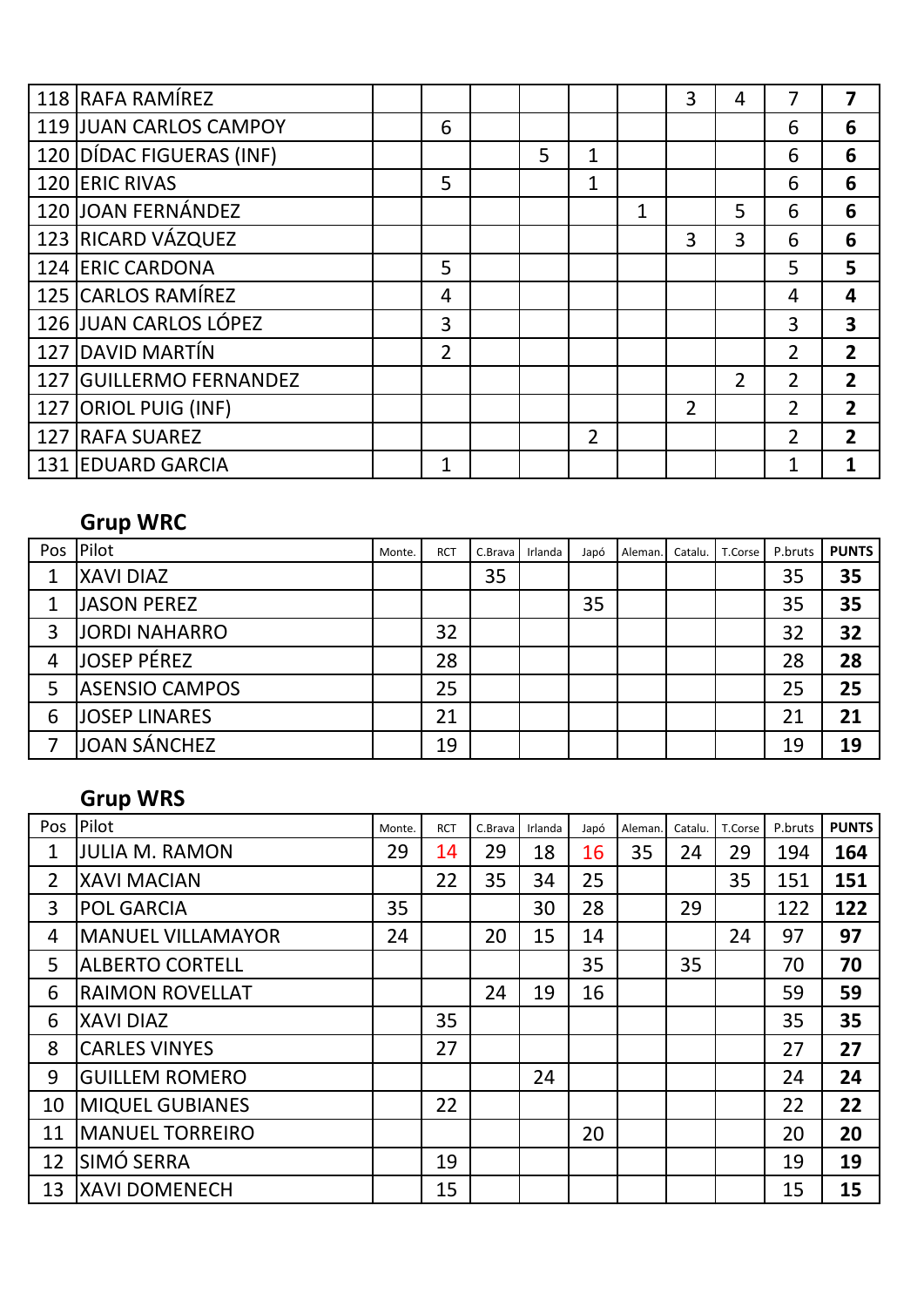# **Grup SN**

| Pos            | Pilot                        | Monte.         | <b>RCT</b>     | C.Brava        | Irlanda        | Japó           | Aleman.        | Catalu.        | T.Corse | P.bruts | <b>PUNTS</b> |
|----------------|------------------------------|----------------|----------------|----------------|----------------|----------------|----------------|----------------|---------|---------|--------------|
| $\mathbf{1}$   | <b>JOAN FONTANALS</b>        | 21             | $\overline{7}$ | 35             | 34             | 35             | 20             | 24             |         | 176     | 169          |
| $\overline{2}$ | <b>IGNASI SEGURA</b>         | 16             | 13             | 17             | 30             |                | 35             | 30             | 35      | 176     | 163          |
| 3              | <b>QUINTI CALVO</b>          | 17             | 13             | 25             | 14             | 24             | 14             | 32             | 29      | 168     | 141          |
| 4              | <b>TONI MULET</b>            | 29             | 30             | 25             | 16             | 29             |                |                |         | 129     | 129          |
| 5              | <b>JORDI SALVADOR</b>        | 17             | 3              | 12             | 20             | 20             | 23             |                |         | 95      | 95           |
| 6              | <b>JOSEP NEBOT</b>           | 18             |                | 16             | 13             | 14             | 12             | 15             | 13      | 101     | 89           |
| $\overline{7}$ | <b>SERGI GARCIA RUBIO</b>    | 11             |                | 6              | 6              | 15             | 18             | 17             | 16      | 89      | 83           |
| 8              | <b>GUILLEM MARTINEZ</b>      | 6              | 6              | 4              |                | 6              | 28             |                | 20      | 70      | 70           |
| 9              | <b>JORDI MIRANDA</b>         | 4              | $\overline{4}$ | 13             | 11             | 11             | 11             | 9              | 12      | 75      | 67           |
| 10             | <b>JOSEP PARCERISAS</b>      |                |                | 18             | 15             | 17             | 16             |                |         | 66      | 66           |
| 11             | <b>XAVIER MAYORAL</b>        | $\mathbf{1}$   | 8              |                | 5              | 12             | 13             | 12             | 11      | 62      | 61           |
| 12             | <b>IGNASI BALDOMINOS</b>     | 35             |                | 14             |                |                |                |                |         | 49      | 49           |
| 13             | <b>RAMON GARCIA RUBIO</b>    |                |                | 11             | 13             | 8              | 3              | 14             |         | 49      | 49           |
| 14             | <b>CARLOS MESTRE</b>         | $\overline{2}$ |                | $\overline{3}$ | $\overline{7}$ | 10             | 10             | $\overline{7}$ | 10      | 49      | 47           |
| 15             | <b>JAUME SASPLUGAS</b>       |                |                |                |                |                |                | 22             | 24      | 46      | 46           |
| 16             | <b>LUIS MORENO</b>           | 3              |                |                | 8              | 13             | $\overline{7}$ | 6              | 9       | 46      | 46           |
| 17             | <b>CONRAD PIJEM</b>          | 14             |                | 10             | $\overline{4}$ | 9              | 6              |                |         | 43      | 43           |
| 18             | <b>JORDI FIGUERAS</b>        |                | 9              | 8              | 10             | $\overline{7}$ |                |                |         | 34      | 34           |
| 19             | <b>JAUME AYMERICH</b>        | 9              |                | 5              |                | $\overline{4}$ | 8              | 5              |         | 31      | 31           |
| 20             | JOAN RAMON MARTÍNEZ          |                | 30             |                |                |                |                |                |         | 30      | 30           |
| 21             | <b>JOSEP MARIA CARBONELL</b> |                |                |                | 3              |                | $\overline{4}$ | 8              | 15      | 30      | 30           |
| 22             | <b>JOSEP BARDOLET</b>        |                | 25             |                |                |                |                |                |         | 25      | 25           |
| 23             | <b>JOSEP ANTON ÁLVAREZ</b>   |                |                |                |                |                |                | 10             | 15      | 25      | 25           |
| 24             | <b>RUBEN SANPEDRO</b>        | 8              |                |                | $\mathbf{1}$   |                | 5              | 11             |         | 25      | 25           |
| 25             | <b>JOSEP MOLINA</b>          |                |                |                | 24             |                |                |                |         | 24      | 24           |
| 26             | <b>ALBERTO RAMOS</b>         | 12             | $\mathbf{1}$   | 9              |                |                |                |                |         | 22      | 22           |
| 27             | ALBERT VIÑAS                 |                | 20             |                |                |                |                |                |         | 20      | 20           |
| 28             | <b>MOISÉS SIERRA</b>         |                |                |                | 9              | 5              |                | 4              |         | 18      | 18           |
| 29             | <b>GABRIEL MELGUIZO</b>      |                | 16             |                |                |                |                |                |         | 16      | 16           |
| 30             | <b>PERE NIN</b>              |                | 15             |                |                |                |                |                |         | 15      | 15           |
| 30             | <b>RAMON FORCADA</b>         |                | 15             |                |                |                |                |                |         | 15      | 15           |
| 32             | <b>JOSE ANTONIO MONTERO</b>  |                |                |                |                |                |                | 13             |         | 13      | 13           |
| 33             | ÁLVARO RODRÍGUEZ             |                | 12             |                |                |                |                |                |         | 12      | 12           |
| 34             | RAUL RAMÍREZ                 |                |                | $\mathbf{1}$   | $\overline{2}$ |                | 9              |                |         | 12      | 12           |
| 35             | <b>CÉSAR MIGUEL</b>          | 5              |                | $\overline{7}$ |                |                |                |                |         | 12      | 12           |
| 36             | <b>EMILIO JIMÉNEZ</b>        |                | 11             |                |                |                |                |                |         | 11      | 11           |
| 37             | <b>MANUEL TORREIRO</b>       | 10             |                |                |                |                |                |                |         | 10      | 10           |
| 38             | <b>JORDI ESTAPÉ</b>          |                |                |                |                |                |                | $\overline{2}$ | 8       | 10      | 10           |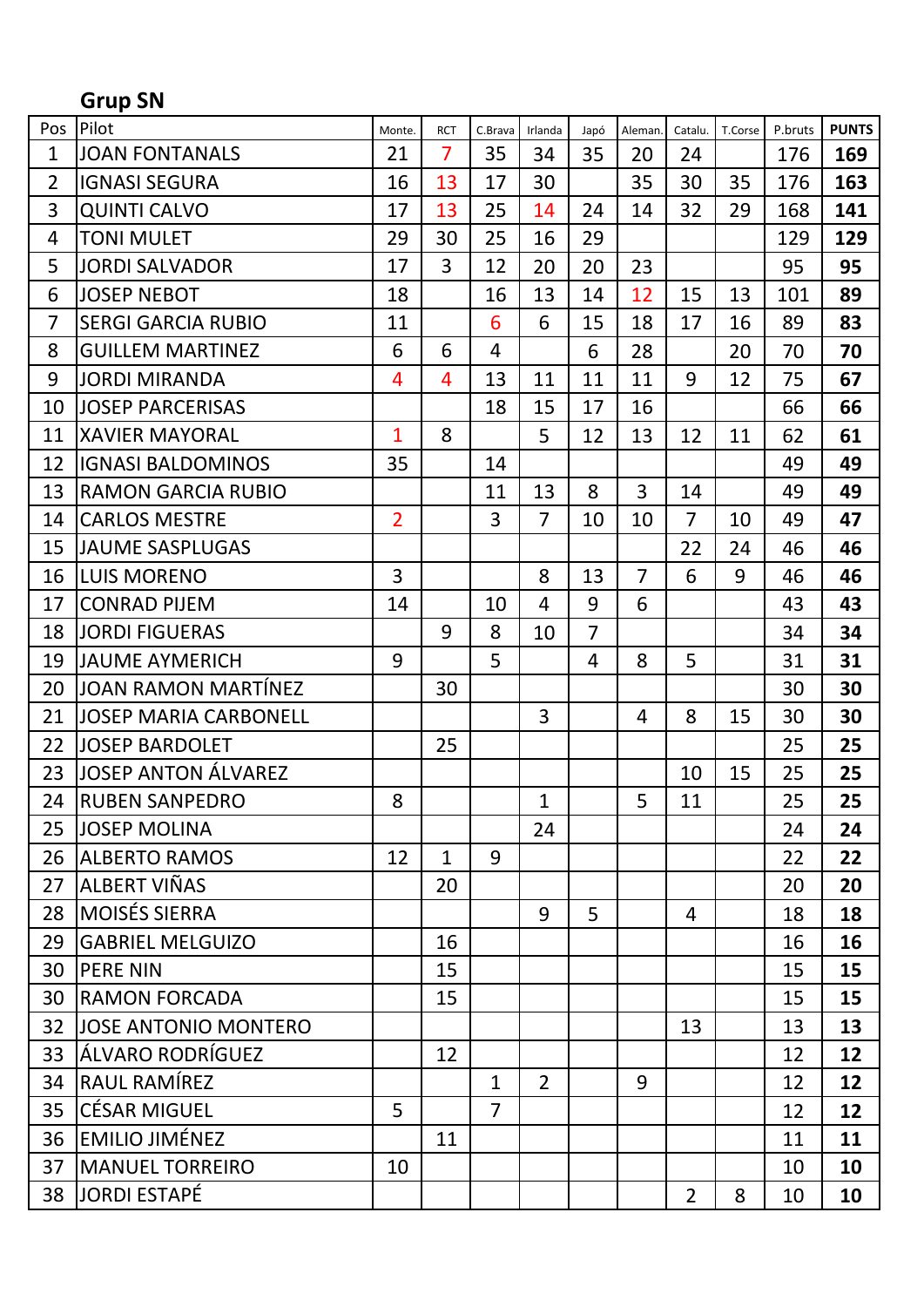| 39 | <b>JOAN MARTIN</b>         |   |   |   | 3              |                | 1 | 4              | 8 | 8 |
|----|----------------------------|---|---|---|----------------|----------------|---|----------------|---|---|
| 40 | <b>CARLOS RAMON URBAN</b>  | 7 |   |   |                |                |   |                | 7 |   |
| 40 | <b>OSCAR RODRIGUEZ</b>     |   |   |   |                |                |   |                |   | 7 |
| 42 | <b>PERE CASANOVAS</b>      |   |   |   |                |                |   | 6              | 6 | 6 |
| 43 | JOAN FERNÁNDEZ             |   |   |   |                | 1              |   | 5              | 6 | 6 |
| 43 | <b>ERIC RIVAS</b>          |   | 5 |   | $\overline{1}$ |                |   |                | 6 | 6 |
| 45 | RICARD VÁZQUEZ             |   |   |   |                |                | 3 | 3              | 6 | 6 |
| 46 | ALBERTO LÓPEZ              |   | 2 | 2 |                | $\overline{2}$ |   |                | 6 | 6 |
| 47 | <b>GUILLERMO FERNANDEZ</b> |   |   |   |                |                |   | $\overline{2}$ | 2 | 2 |
| 47 | <b>RAFA SUÁREZ</b>         |   |   |   | $\overline{2}$ |                |   |                | 2 | 2 |
| 49 | <b>OSCAR VILA</b>          |   |   |   |                |                |   |                |   |   |

#### **Grup WR 3D**

| Pos            | Pilot                    | Monte.         | <b>RCT</b> | C.Brava        | Irlanda        | Japó           | Aleman.        | Catalu.        | T.Corse        | P.bruts | <b>PUNTS</b> |
|----------------|--------------------------|----------------|------------|----------------|----------------|----------------|----------------|----------------|----------------|---------|--------------|
| $\mathbf{1}$   | <b>JOAN CIRCUNS</b>      | 26             | 21         | 34             | 23             | 35             | 23             | 35             | 29             | 226     | 182          |
| $\overline{2}$ | <b>RAUL DOMINGUEZ</b>    | 15             | 26         | 26             | 34             | 12             | 30             | 27             | 35             | 205     | 178          |
| 3              | <b>ALBERTO JODAR</b>     | 16             | 29         | 8              |                | 16             | 23             | 24             | 16             | 132     | 124          |
| $\overline{4}$ | <b>JAUME SASPLUGAS</b>   | 16             | 17         | 20             | 24             | 25             | 17             |                |                | 119     | 119          |
| 5              | <b>ALEX AYMERICH</b>     | 22             | 12         | 17             | 14             |                | 28             | 15             | 16             | 124     | 112          |
| 6              | <b>XAVI DIAZ</b>         | 32             |            |                | 27             | 22             | 15             |                | 16             | 112     | 112          |
| $\overline{7}$ | <b>RAMON SILVESTRE</b>   | 14             | 15         | 13             | 15             | 16             | 13             | 18             | 18             | 122     | 96           |
| 8              | <b>ALFONS COLL</b>       | 12             |            | 12             | 16             | 15             | 11             | 16             | 15             | 97      | 86           |
| 9              | PERE CAO                 | 26             |            | 10             | 11             | 13             | 13             | 12             | 5              | 90      | 85           |
| 10             | <b>EDUARD OLIVERAS</b>   | 11             |            | 14             |                | 24             | 12             |                | 22             | 83      | 83           |
| 11             | JOSEP ANTON ÁLVAREZ      | $\overline{7}$ | 14         | 15             | 14             | 5              | 10             |                |                | 65      | 65           |
| 12             | <b>MIKA SANTANDER</b>    | 9              | 11         | $\overline{7}$ | 12             | 8              | 6              | 10             | 10             | 73      | 60           |
| 13             | <b>ENRIC ARNAIZ</b>      | 10             | 13         | 6              | 9              | 10             | $\overline{7}$ |                | 11             | 66      | 60           |
| 14             | <b>RAMON BOQUÉ</b>       | 8              |            | 5              | 10             | 9              | 5              | 9              | 12             | 58      | 53           |
| 15             | <b>JORDI FORMATGER</b>   |                |            | 11             |                | 12             | 8              | 13             |                | 44      | 44           |
| 16             | <b>ENRIC ROSICH</b>      |                |            | $\overline{4}$ | 8              | $\overline{7}$ | $\overline{4}$ | $\overline{7}$ | 9              | 39      | 39           |
| 17             | <b>XAVIER BERNÚS</b>     |                | 32         |                |                |                |                |                |                | 32      | 32           |
| 18             | <b>IVAN ALONSO</b>       |                |            | 28             |                |                |                |                |                | 28      | 28           |
| 19             | PAU SASPLUGAS (INF)      |                | 10         |                |                | 3              |                |                | 6              | 19      | 19           |
| 20             | PAULA SIERRA (D, INF)    |                |            | $\overline{3}$ | $\overline{7}$ | $\overline{4}$ |                | 5              |                | 19      | 19           |
| 21             | <b>GUILLEM SILVESTRE</b> |                |            |                |                |                |                | 18             |                | 18      | 18           |
| 22             | <b>FERNANDO GUILLEN</b>  | 5              |            |                |                |                | $\overline{2}$ | 11             |                | 18      | 18           |
| 23             | <b>JOSEP MARTÍNEZ</b>    |                |            | $\overline{2}$ |                | 6              | $\mathbf{1}$   |                | 8              | 17      | 17           |
| 24             | <b>XAVI MACIAN</b>       |                |            |                |                |                | 14             |                |                | 14      | 14           |
| 25             | ALEX RAMÍREZ             |                |            |                |                |                |                | $\overline{4}$ | $\overline{7}$ | 11      | 11           |
| 26             | <b>DAVID MESTRES</b>     | $\overline{2}$ |            |                |                |                | 3              | 6              |                | 11      | 11           |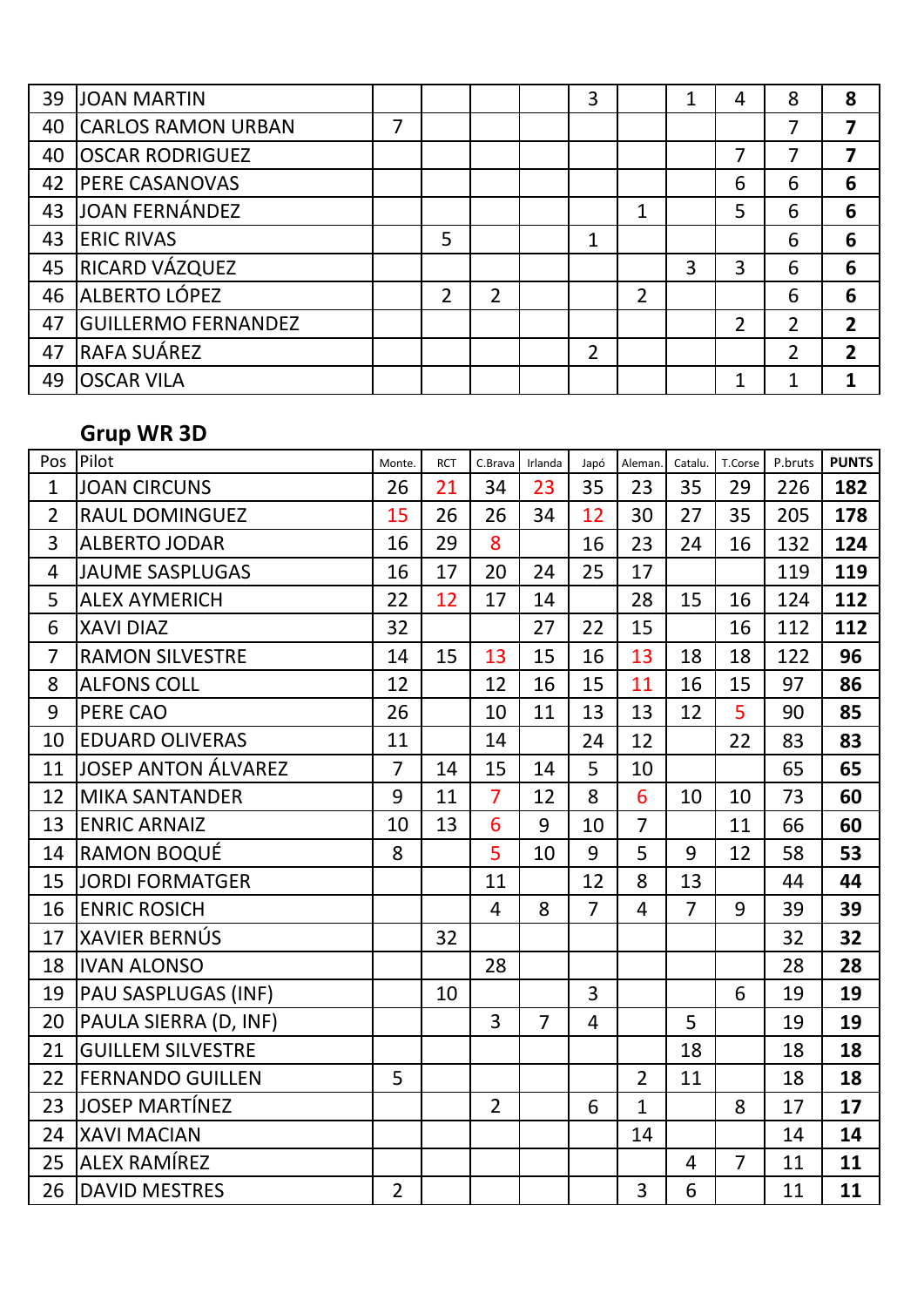| 27 | <b>MARC GARCIA</b>        |   |   | 9 |   |                |   |   | 9 | 9              |
|----|---------------------------|---|---|---|---|----------------|---|---|---|----------------|
| 27 | <b>DIDAC VINYES (INF)</b> |   | 9 |   |   |                |   |   | 9 | 9              |
| 27 | ALBERTO LÓPEZ             |   |   |   |   |                | 9 |   | 9 | 9              |
| 30 | ADRIÀ FIGUERAS (INF)      |   |   |   | 6 | $\overline{2}$ |   |   | 9 | 9              |
| 31 | <b>ALBERT PUIG</b>        |   | 8 |   |   |                |   |   | 8 | 8              |
| 32 | RAFA RAMÍREZ              |   |   |   |   |                | 3 | 4 |   | 7              |
| 33 | <b>RAMON GARCIA RUBIO</b> | 6 |   |   |   |                |   |   | 6 | 6              |
| 34 | DÍDAC FIGUERAS            |   |   |   | 5 | 1              |   |   | 6 | 6              |
| 35 | <b>JORDI FIGUERAS</b>     | 4 |   |   |   |                |   |   | 4 | 4              |
| 36 | <b>JOSE A. MONTERO</b>    | 3 |   |   |   |                |   |   | 3 | 3              |
| 37 | <b>ORIOL PUIG (INF)</b>   |   |   |   |   |                | 2 |   | 2 | $\overline{2}$ |
| 38 | <b>RAIMON ROVELLAT</b>    | 1 |   |   |   |                |   |   |   |                |

# **Grup N**

| Pos            | Pilot                     | Monte. | <b>RCT</b> | C.Brava | Irlanda | Japó           | Aleman. | Catalu. | T.Corse | P.bruts | <b>PUNTS</b> |
|----------------|---------------------------|--------|------------|---------|---------|----------------|---------|---------|---------|---------|--------------|
| $\mathbf 1$    | <b>CARLES RIUS</b>        |        | 15         | 35      | 35      | 35             |         | 35      | 35      | 190     | 190          |
| $\overline{2}$ | <b>CARLOS RAMON URBAN</b> |        | 9          | 29      | 29      | 28             | 35      | 29      | 24      | 183     | 174          |
| 3              | ÁLVARO GARCIA             |        |            |         | 19      | 12             | 21      | 17      | 19      | 88      | 88           |
| $\overline{4}$ | <b>MARC CEBRIAN (INF)</b> | 28     |            | 17      |         | 8              |         | 10      | 10      | 73      | 73           |
| 5              | <b>JOSÉ LUIS PIERA</b>    |        |            |         | 19      | 11             | 16      | 12      | 15      | 73      | 73           |
| 6              | <b>SILVIA MEDINA</b>      | 35     |            |         | 23      | 14             |         |         |         | 72      | 72           |
| $\overline{7}$ | <b>PERE MENEN</b>         |        |            |         |         | 13             | 27      | 14      | 18      | 72      | 72           |
| 8              | <b>JORDI BLANCO</b>       |        |            | 24      |         |                |         | 24      | 14      | 62      | 62           |
| 9              | <b>GONZALO PIERA</b>      |        |            |         | 14      | 10             | 15      | 11      | 12      | 62      | 62           |
| 10             | MARC COMAS (INF)          | 20     |            | 15      | 12      |                |         |         | 13      | 60      | 60           |
| 11             | PAU JIMENEZ (INF)         | 20     |            | 14      |         | 9              |         | 13      |         | 56      | 56           |
| 12             | <b>TONI VIDAL</b>         |        |            |         |         | 25             |         |         | 29      | 54      | 54           |
| 13             | PABLO CANALES (INF)       |        |            | 13      | 13      |                | 15      |         | 11      | 52      | 52           |
| 14             | <b>OSCAR VILA</b>         |        |            |         |         |                | 25      | 20      |         | 45      | 45           |
| 15             | <b>LUCAS GARCIA (INF)</b> |        |            |         | 15      | $\overline{7}$ | 13      | 9       |         | 44      | 44           |
| 16             | <b>ORIOL CAPDEVILA</b>    |        | 35         |         |         |                |         |         |         | 35      | 35           |
| 17             | <b>CARLOS VILLAR</b>      |        |            | 20      |         |                |         | 15      |         | 35      | 35           |
| 18             | <b>JOSEP CANET</b>        |        | 27         |         |         |                |         |         |         | 27      | 27           |
| 19             | <b>TONI ROSET</b>         |        | 25         |         |         |                |         |         |         | 25      | 25           |
| 20             | ADRIÀ FIGUERAS (INF)      | 22     |            |         |         |                |         |         |         | 22      | 22           |
| 21             | <b>ESTEVE SERRA</b>       |        | 21         |         |         |                |         |         |         | 21      | 21           |
| 22             | <b>RUBEN SANPEDRO</b>     |        |            |         |         | 20             |         |         |         | 20      | 20           |
| 23             | <b>MARC ROQUÉ</b>         |        |            |         |         | 17             |         |         |         | 17      | 17           |
| 24             | PEP PRATDESABA            |        | 16         |         |         |                |         |         |         | 16      | 16           |
| 25             | <b>ALBERTO DEGRACIA</b>   |        | 15         |         |         |                |         |         |         | 15      | 15           |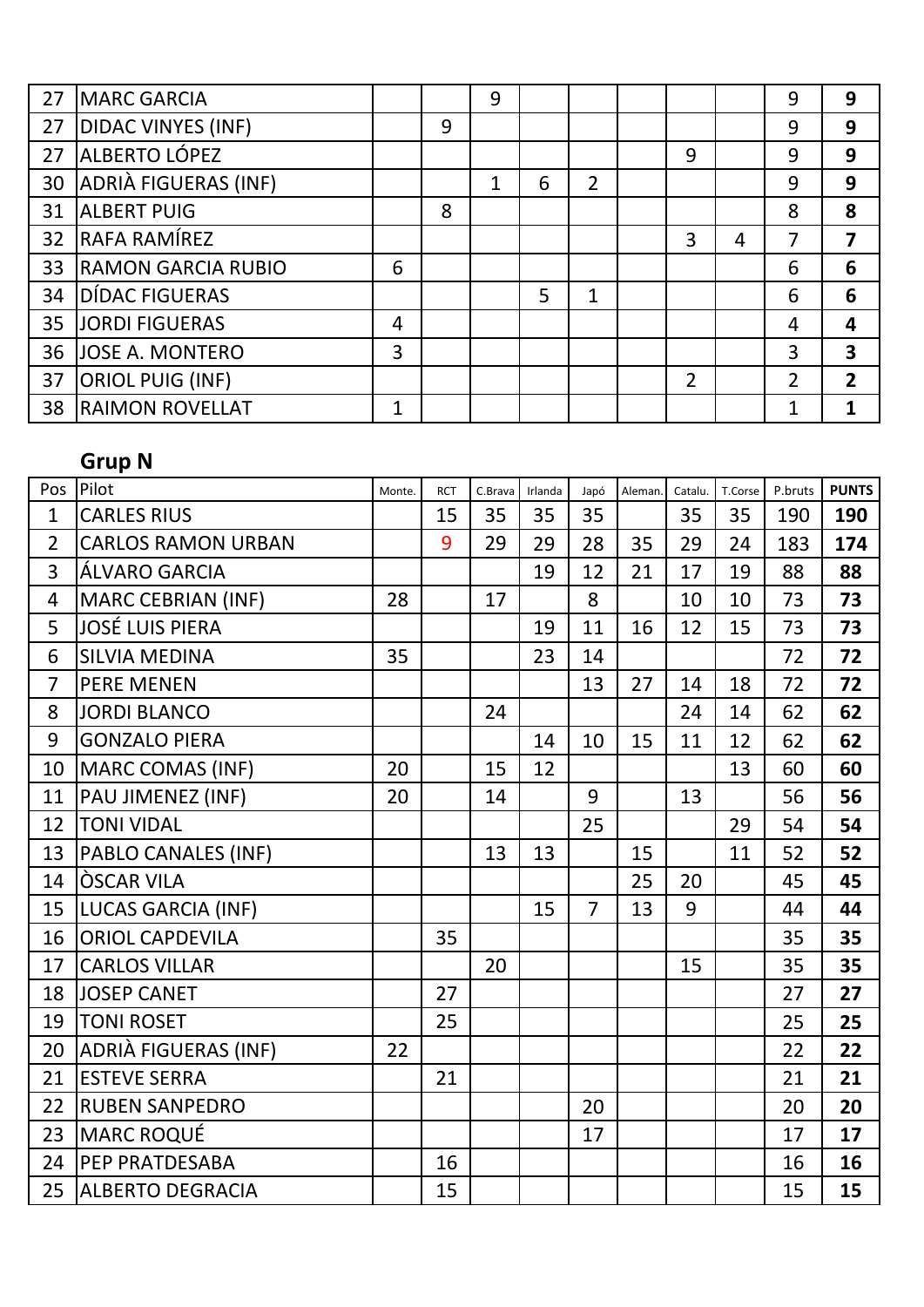| 25 | <b>SERGIO DE MIGUEL</b>    | 15 |                |  |    |  | 15             | 15             |
|----|----------------------------|----|----------------|--|----|--|----------------|----------------|
| 25 | <b>XAVI GIRALT</b>         |    |                |  | 15 |  | 15             | 15             |
| 28 | <b>MARC BAYÉS</b>          | 14 |                |  |    |  | 14             | 14             |
| 29 | <b>RAMON SANGRÀ</b>        |    | 13             |  |    |  | 13             | 13             |
| 30 | <b>OSCAR MAURAN</b>        |    | 12             |  |    |  | 12             | 12             |
| 31 | PAULA SIERRA (INF)         |    | 11             |  |    |  | 11             | 11             |
| 32 | <b>ERIC MARTÍNEZ (INF)</b> |    | 10             |  |    |  | 10             | 10             |
| 33 | <b>CRISTINA PLAZA</b>      |    | 8              |  |    |  | 8              | 8              |
| 34 | <b>JAVIER RAMÍREZ</b>      |    | 7              |  |    |  | 7              | $\overline{7}$ |
| 35 | <b>JUAN CARLOS CAMPOY</b>  |    | 6              |  |    |  | 6              | 6              |
| 36 | <b>ERIC CARDONA</b>        |    | 5              |  |    |  | 5              | 5              |
| 37 | <b>CARLOS RAMÍREZ</b>      |    | 4              |  |    |  | 4              | 4              |
| 38 | JUAN CARLOS LÓPEZ          |    | 3              |  |    |  | 3              | 3              |
| 39 | DAVID MARTÍN               |    | $\overline{2}$ |  |    |  | $\overline{2}$ | $\overline{2}$ |
| 40 | <b>EDUARD GARCIA</b>       |    | 1              |  |    |  | 1              | 1              |

#### **Copa GT's**

| Pos          | Pilot                        | Monte. | <b>RCT</b> | C.Brava | Irlanda | Japó | Aleman | Catalu. | T.Corse | P.bruts | <b>PUNTS</b> |
|--------------|------------------------------|--------|------------|---------|---------|------|--------|---------|---------|---------|--------------|
| $\mathbf{1}$ | <b>IGNASI SEGURA</b>         | 23     | 32         | 30      | 35      |      | 35     | 30      | 35      | 220     | 198          |
| 2            | <b>QUINTI CALVO</b>          | 33     | 30         | 33      | 19      | 35   | 20     | 34      | 29      | 233     | 194          |
| 3            | <b>JORDI SALVADOR</b>        | 29     | 22         | 25      | 24      | 29   | 24     |         |         | 153     | 153          |
| 4            | <b>CONRAD PIJEM</b>          | 22     | 16         | 20      | 13      | 19   | 15     |         |         | 105     | 105          |
| 5            | <b>CARLOS MESTRE</b>         | 15     | 15         | 14      | 14      | 24   | 16     | 18      | 16      | 132     | 104          |
| 6            | <b>JAUME AYMERICH</b>        | 18     | 15         | 15      |         | 14   | 15     | 15      |         | 92      | 92           |
| 7            | <b>JOSEP MARIA CARBONELL</b> | 14     |            | 13      | 12      |      | 13     | 19      | 18      | 89      | 89           |
| 8            | <b>JORDI FIGUERAS</b>        |        | 24         | 17      | 18      | 18   |        |         |         | 77      | 77           |
| 9            | <b>JOAN MARTIN</b>           | 12     |            | 10      | 11      | 13   |        | 13      | 14      | 73      | 73           |
| 10           | <b>MOISÉS SIERRA</b>         |        |            | 12      | 15      | 15   |        | 14      |         | 56      | 56           |
| 11           | <b>GUILLEM MARTÍNEZ</b>      |        |            |         |         |      | 29     |         | 24      | 53      | 53           |
| 12           | <b>JOSEP ANTON ÁLVAREZ</b>   |        |            |         |         |      |        | 24      | 18      | 42      | 42           |
| 13           | <b>CARLOS OLMEDO</b>         | 10     |            | 8       |         |      |        |         | 12      | 30      | 30           |
| 14           | <b>JOSEP MOLINA</b>          |        |            |         | 29      |      |        |         |         | 29      | 29           |
| 15           | <b>JOAN MANAU</b>            | 11     |            | 9       |         |      |        |         |         | 20      | 20           |
| 16           | <b>ENRIC ROSICH</b>          | 13     |            |         |         |      |        |         |         | 13      | 13           |
| 16           | <b>JOAN FONTANALS</b>        |        |            |         |         |      |        |         | 13      | 13      | 13           |
| 18           | <b>CHRISTIAN GÓMEZ</b>       |        |            | 11      |         |      |        |         |         | 11      | 11           |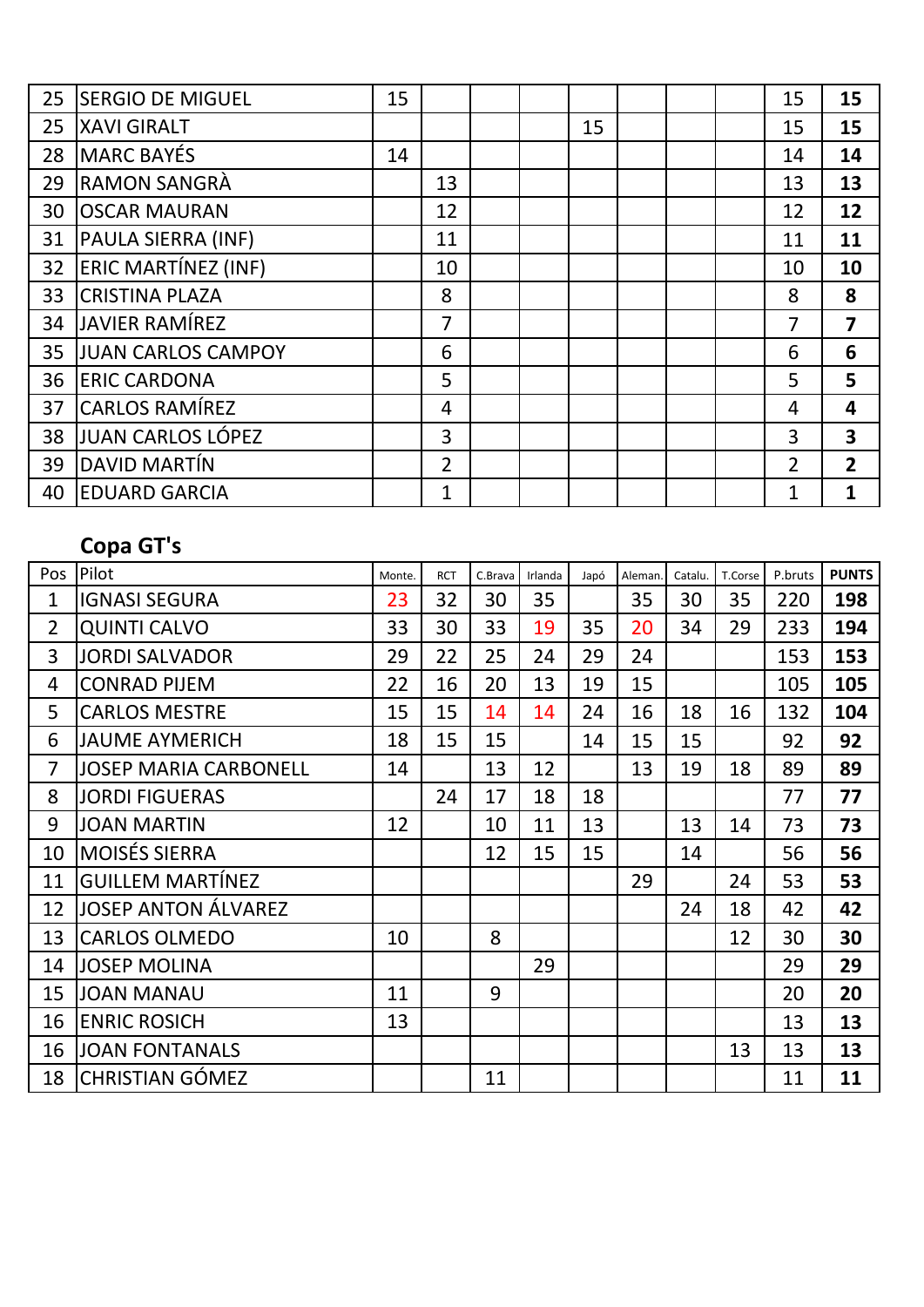# **Copa SN Ral·li**

| Pos            | Pilot                       | Monte.         | <b>RCT</b>     | C.Brava | Irlanda        | Japó           | Aleman | Catalu.        | T.Corse | P.bruts | <b>PUNTS</b> |
|----------------|-----------------------------|----------------|----------------|---------|----------------|----------------|--------|----------------|---------|---------|--------------|
| $\mathbf{1}$   | <b>JOAN FONTANALS</b>       | 22             | 10             | 35      | 35             | 35             | 30     | 34             |         | 201     | 191          |
| $\overline{2}$ | <b>TONI MULET</b>           | 29             | 30             | 29      | 26             | 29             |        |                |         | 143     | 143          |
| 3              | <b>SERGI GARCIA RUBIO</b>   | 15             |                | 11      | 13             | 18             | 33     | 24             | 29      | 143     | 132          |
| 4              | <b>JOSEP NEBOT</b>          | 21             |                | 18      | 20             | 17             | 16     | 20             | 23      | 135     | 119          |
| 5              | <b>JOSEP PARCERISAS</b>     |                |                | 22      | 24             | 24             | 25     |                |         | 95      | 95           |
| 6              | <b>XAVIER MAYORAL</b>       | $\overline{7}$ | 11             | 6       | 12             | 16             | 20     | 14             | 19      | 105     | 92           |
| $\overline{7}$ | <b>JORDI MIRANDA</b>        | 9              | $\overline{7}$ | 15      | 17             | 13             | 16     | 12             | 18      | 107     | 91           |
| 8              | <b>LUIS MORENO</b>          | 8              |                |         | 14             | 15             | 13     | 11             | 16      | 77      | 77           |
| 9              | <b>RAMON GARCIA RUBIO</b>   |                |                | 14      | 18             | 12             | 11     | 17             |         | 72      | 72           |
| 10             | <b>JAUME SASPLUGAS</b>      |                |                |         |                |                |        | 30             | 35      | 65      | 65           |
| 11             | <b>IGNASI BALDOMINOS</b>    | 35             |                | 21      |                |                |        |                |         | 56      | 56           |
| 12             | <b>RUBEN SANPEDRO</b>       | 13             | $\overline{3}$ |         | 10             |                | 12     | 13             |         | 51      | 51           |
| 13             | <b>JOAN FERNÁNDEZ</b>       |                |                | 3       | 6              | 8              | 9      | 6              | 11      | 43      | 43           |
| 14             | <b>GUILLEM MARTINEZ</b>     | 11             | 9              | 10      |                | 11             |        |                |         | 41      | 41           |
| 15             | RAUL RAMÍREZ                | 5              |                | 8       | 11             |                | 14     |                |         | 38      | 38           |
| 16             | ALBERTO LÓPEZ               | 3              | 6              | 9       | 9              |                | 10     |                |         | 37      | 37           |
| 17             | <b>ALBERTO RAMOS</b>        | 18             | 5              | 13      |                |                |        |                |         | 36      | 36           |
| 18             | <b>JOAN RAMON MARTÍNEZ</b>  |                | 30             |         |                |                |        |                |         | 30      | 30           |
| 19             | RICARD VAZQUEZ              |                |                |         | 4              | 5              |        | 10             | 10      | 29      | 29           |
| 20             | <b>JORDI ESTAPÉ</b>         |                |                |         |                |                | 5      | 9              | 14      | 28      | 28           |
| 21             | <b>JOAQUIM ÁLVAREZ</b>      | $\mathbf{1}$   |                | 4       | 8              | $\overline{7}$ | 8      |                |         | 28      | 28           |
| 22             | <b>JOSEP BARDOLET</b>       |                | 25             |         |                |                |        |                |         | 25      | 25           |
| 23             | PERE CASANOVAS              |                |                |         | 5              |                |        | 8              | 12      | 25      | 25           |
| 24             | <b>ÓSCAR RODRÍGUEZ</b>      |                |                |         |                | 6              |        | 5              | 13      | 24      | 24           |
| 25             | <b>ERIC RIVAS</b>           | $\overline{2}$ | 8              | 5       |                | 9              |        |                |         | 24      | 24           |
| 26             | <b>CÉSAR MIGUEL</b>         | 10             |                | 12      |                |                |        |                |         | 22      | 22           |
| 27             | ALBERT VIÑAS                |                | 21             |         |                |                |        |                |         | 21      | 21           |
| 28             | RAFA SUÁREZ                 | 4              |                |         | $\overline{7}$ | 10             |        |                |         | 21      | 21           |
| 29             | <b>GABRIEL MELGUIZO</b>     |                | 16             |         |                |                |        |                |         | 16      | 16           |
| 29             | <b>PERE NIN</b>             |                | 16             |         |                |                |        |                |         | 16      | 16           |
| 29             | <b>RAMON FORCADA</b>        |                | 16             |         |                |                |        |                |         | 16      | 16           |
| 32             | <b>JOSE ANTONIO MONTERO</b> |                |                |         |                |                |        | 15             |         | 15      | 15           |
| 33             | <b>MANUEL TORREIRO</b>      | 14             |                |         |                |                |        |                |         | 14      | 14           |
| 34             | ÁLVARO RODRÍGUEZ            |                | 13             |         |                |                |        |                |         | 13      | 13           |
| 35             | <b>ISMAEL ROVIRA</b>        |                |                |         |                |                | 6      | $\overline{7}$ |         | 13      | 13           |
| 36             | <b>CARLOS RAMON URBAN</b>   | 12             |                |         |                |                |        |                |         | 12      | 12           |
| 36             | <b>EMILIO JIMÉNEZ</b>       |                | 12             |         |                |                |        |                |         | 12      | 12           |
| 38             | ÁLEX LÒPEZ                  |                |                |         |                |                | 7      | 4              |         | 11      | 11           |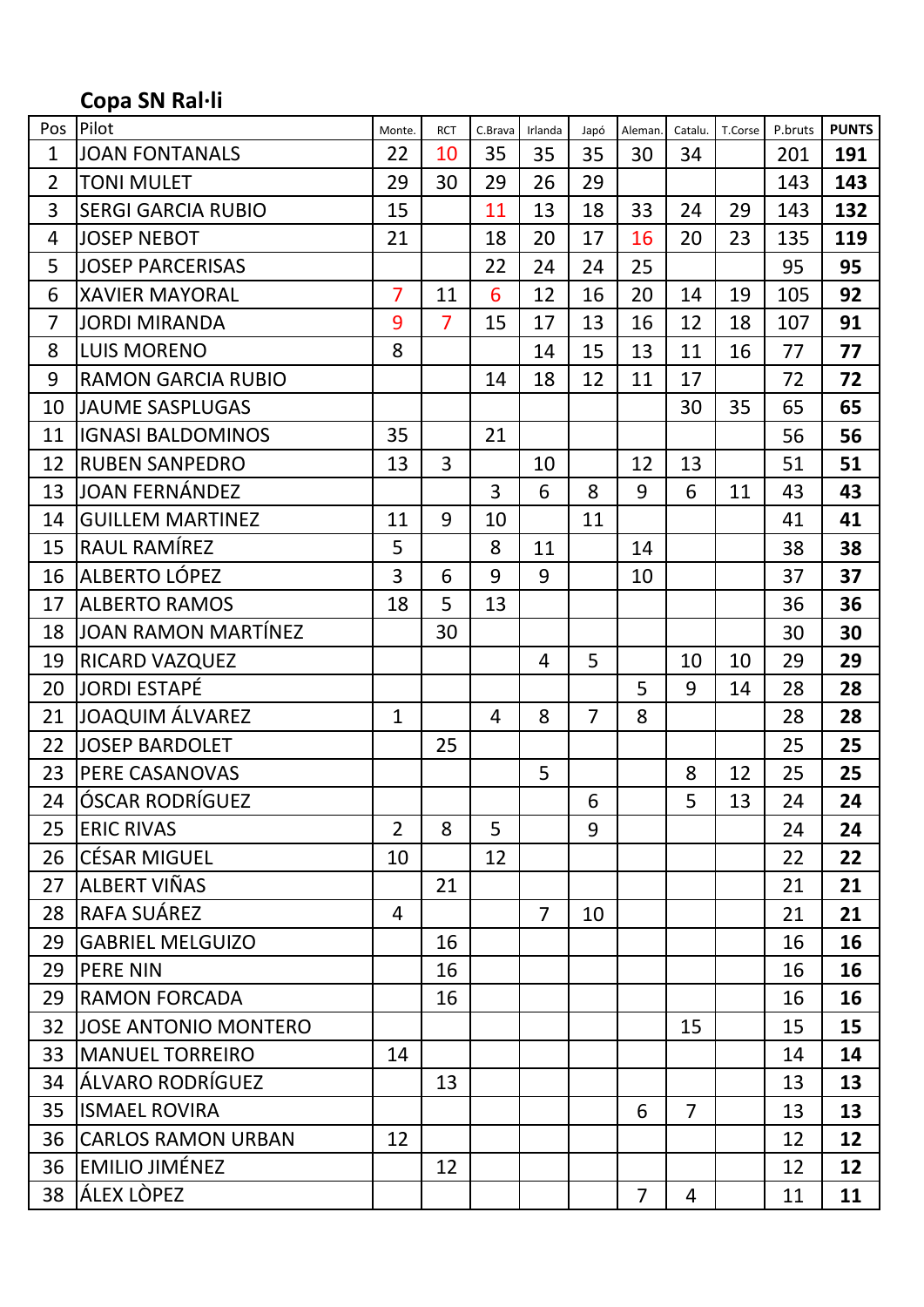| 39             | <b>GUILLERMO FERNANDEZ</b>  |                |                |                |                |                |                |         | 9       | 9              | 9                       |
|----------------|-----------------------------|----------------|----------------|----------------|----------------|----------------|----------------|---------|---------|----------------|-------------------------|
| 40             | <b>OSCAR VILA</b>           |                |                |                |                |                |                |         | 8       | 8              | 8                       |
| 41             | <b>JOSEP BANACH</b>         |                |                | $\overline{7}$ |                |                |                |         |         | $\overline{7}$ | $\overline{7}$          |
| 42             | <b>XAVI MACIAN</b>          | 6              |                |                |                |                |                |         |         | 6              | 6                       |
| 43             | <b>ORIOL GARCIA</b>         |                | 4              |                |                |                |                |         |         | $\overline{4}$ | $\overline{\mathbf{4}}$ |
| 44             | NIL PUIG (INF)              |                |                |                | 3              |                |                |         |         | 3              | $\overline{\mathbf{3}}$ |
| 45             | MIGUEL ÁNGEL SIMÓ           |                | $\overline{2}$ |                |                |                |                |         |         | $\overline{2}$ | $\overline{2}$          |
|                | Copa Scaleauto              |                |                |                |                |                |                |         |         |                |                         |
| Pos            | Pilot                       | Monte.         | <b>RCT</b>     | C.Brava        | Irlanda        | Japó           | Aleman         | Catalu. | T.Corse | P.bruts        | <b>PUNTS</b>            |
| $\mathbf{1}$   | <b>JOAN FONTANALS</b>       | 27             | 14             | 35             | 35             | 35             | 30             | 34      |         | 210            | 196                     |
| $\overline{2}$ | <b>TONI MULET</b>           | 35             | 35             | 29             | 26             | 29             |                |         |         | 154            | 154                     |
| 3              | <b>SERGI GARCIA RUBIO</b>   | 17             |                | 12             | 14             | 18             | 33             | 24      | 29      | 147            | 135                     |
| 4              | <b>JOSEP NEBOT</b>          | 25             |                | 21             | 20             | 17             | 16             | 20      | 23      | 142            | 126                     |
| 5              | <b>XAVIER MAYORAL</b>       | 9              | 15             | $\overline{7}$ | 13             | 17             | 20             | 14      | 19      | 114            | 98                      |
| 6              | <b>JOSEP PARCERISAS</b>     |                |                | 23             | 24             | 24             | 25             |         |         | 96             | 96                      |
| $\overline{7}$ | <b>JORDI MIRANDA</b>        | 10             | 11             | 17             | 17             | 14             | 16             | 12      | 19      | 116            | 95                      |
| 8              | <b>RAMON GARCIA RUBIO</b>   |                |                | 15             | 18             | 13             | 12             | 17      |         | 75             | 75                      |
| 9              | <b>RUBEN SANPEDRO</b>       | 14             | 8              |                | 11             | 9              | 13             | 13      |         | 68             | 68                      |
| 10             | <b>JAUME SASPLUGAS</b>      |                |                |                |                |                |                | 30      | 35      | 65             | 65                      |
| 11             | <b>JOAN FERNANDEZ</b>       | 3              |                | $\overline{4}$ | 8              | 10             | 10             | 8       | 14      | 57             | 54                      |
| 12             | <b>GUILLEM MARTINEZ</b>     | 12             | 13             | 11             |                | 12             |                |         |         | 48             | 48                      |
| 13             | <b>ALBERTO RAMOS</b>        | 21             | 9              | 14             |                |                |                |         |         | 44             | 44                      |
| 14             | RAUL RAMÍREZ                | $\overline{7}$ |                | 9              | 12             |                | 14             |         |         | 42             | 42                      |
| 15             | RICARD VAZQUEZ              | 4              |                |                | $\overline{7}$ | $\overline{7}$ |                | 11      | 13      | 42             | 42                      |
| 16             | ALBERTO LÓPEZ               |                | 10             | 10             | 10             |                | 11             |         |         | 41             | 41                      |
| 17             | <b>JOAQUIM ÁLVAREZ</b>      | 5              |                | 5              | 9              | 8              | 9              |         |         | 36             | 36                      |
| 18             | <b>ERIC RIVAS</b>           | 6              | 12             | 6              |                | 11             |                |         |         | 35             | 35                      |
| 19             | <b>JORDI ESTAPÉ</b>         |                |                |                |                |                | $\overline{7}$ | 10      | 15      | 32             | 32                      |
| 20             | <b>JOSEP BARDOLET</b>       |                | 29             |                |                |                |                |         |         | 29             | 29                      |
| 21             | ALBERT VIÑAS                |                | 24             |                |                |                |                |         |         | 24             | 24                      |
| 22             | <b>CÉSAR MIGUEL</b>         | 11             |                | 13             |                |                |                |         |         | 24             | 24                      |
| 23             | <b>RAMON FORCADA</b>        |                | 19             |                |                |                |                |         |         | 19             | 19                      |
| 24             | <b>PERE NIN</b>             |                | 18             |                |                |                |                |         |         | 18             | 18                      |
| 25             | <b>ISMAEL ROVIRA</b>        |                |                |                |                |                | 8              | 9       |         | 17             | 17                      |
| 26             | <b>JOSE ANTONIO MONTERO</b> |                |                |                |                |                |                | 15      |         | 15             | 15                      |
| 26             | <b>MANUEL TORREIRO</b>      | 15             |                |                |                |                |                |         |         | 15             | 15                      |
| 28             | <b>CARLOS RAMON URBAN</b>   | 13             |                |                |                |                |                |         |         | 13             | 13                      |
| 29             | <b>JOSEP BANACH</b>         |                |                | 8              |                |                |                |         |         | 8              | 8                       |
| 29             | <b>XAVI MACIAN</b>          | 8              |                |                |                |                |                |         |         | 8              | 8                       |
| 31             | NIL PUIG (INF)              |                |                |                | 6              |                |                |         |         | 6              | 6                       |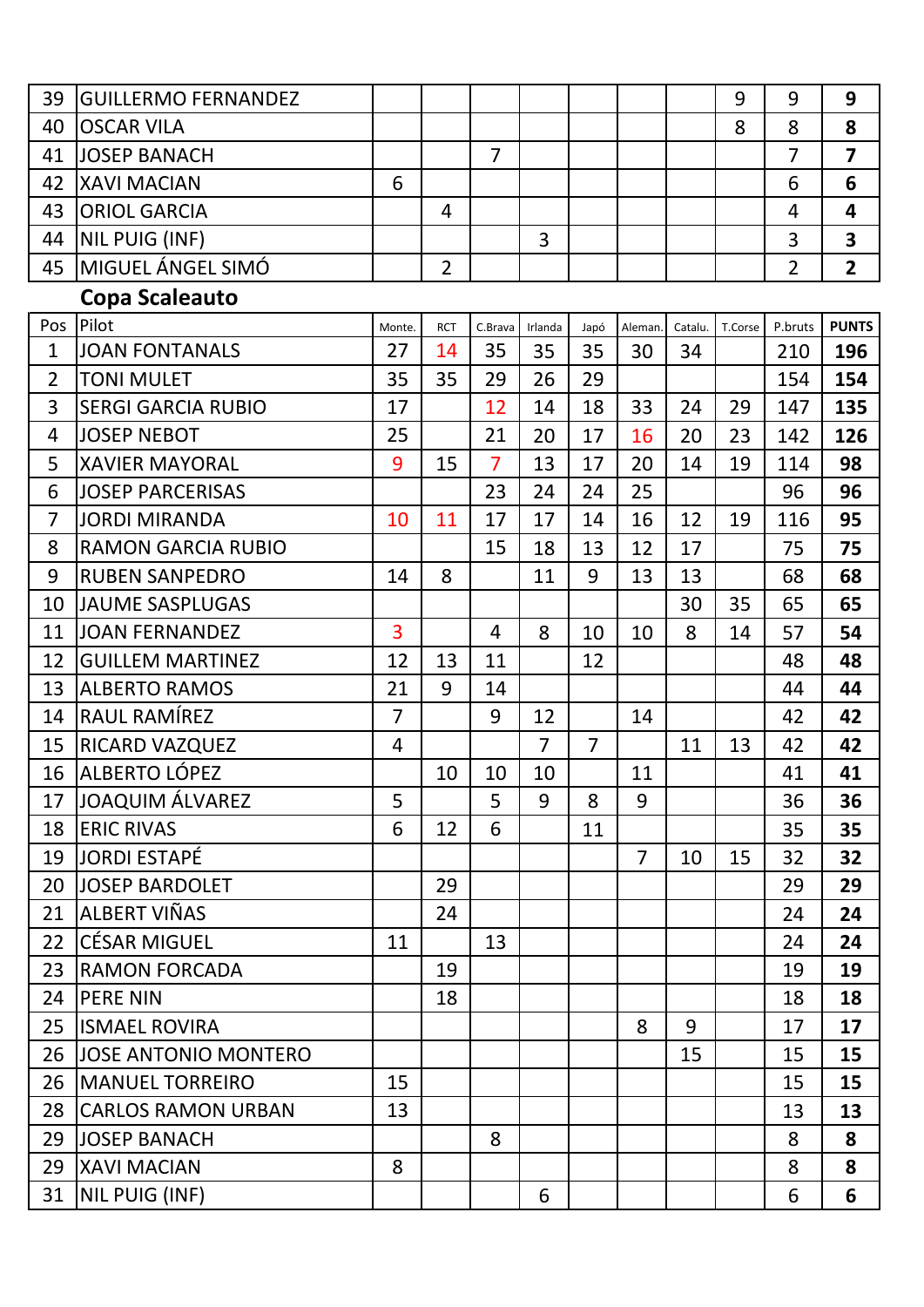# **Copa Dames**

| Pos | Pilot                 | Monte. | <b>RCT</b> | C.Brava | Irlanda | Japó | Aleman. | Catalu. | T.Corse | P.bruts | <b>PUNTS</b> |
|-----|-----------------------|--------|------------|---------|---------|------|---------|---------|---------|---------|--------------|
| 1   | <b>PAULA SIERRA</b>   |        | 34         | 30      | 35      | 35   |         | 35      |         | 169     | 169          |
| 2   | <b>SILVIA MEDINA</b>  | 35     | 21         |         | 29      | 29   |         |         |         | 114     | 114          |
| 3   | <b>CRISTINA PLAZA</b> |        | 30         |         |         |      |         |         |         | 30      | 30           |
| 4   | <b>NURIA PRIETO</b>   | 29     |            |         |         |      |         |         |         | 29      | 29           |
| 5   | <b>MARTINA DURAN</b>  |        | 18         |         |         |      |         |         |         | 18      | 18           |
| 6   | ELSA MARTÍNEZ         |        | 16         |         |         |      |         |         |         | 16      | 16           |
|     | CARLA RAMÍREZ         |        | 15         |         |         |      |         |         |         | 15      | 15           |
| 8   | <b>ANA RAMIREZ</b>    |        | 14         |         |         |      |         |         |         | 14      | 14           |

# **Trofeu Infantil**

| Pos | Pilot                 | Monte. | <b>RCT</b> | C.Brava | Irlanda | Japó | Aleman | Catalu. | T.Corse | P.bruts | <b>PUNTS</b> |
|-----|-----------------------|--------|------------|---------|---------|------|--------|---------|---------|---------|--------------|
| 1   | <b>PAULA SIERRA</b>   |        | 34         | 35      | 35      | 34   |        | 35      |         | 173     | 173          |
| 2   | <b>ADRIÀ FIGUERAS</b> | 22     | 18         | 29      | 29      | 24   |        |         |         | 122     | 122          |
| 3   | <b>PAU SASPLUGAS</b>  |        | 21         |         |         | 30   | 35     |         | 35      | 121     | 121          |
| 4   | <b>MARC CEBRIAN</b>   | 28     |            | 24      |         | 17   |        | 23      | 20      | 112     | 112          |
| 5   | <b>PAU JIMENEZ</b>    | 21     |            | 16      |         | 20   |        | 28      |         | 85      | 85           |
| 6   | <b>LUCAS GARCIA</b>   |        |            |         | 24      | 14   | 24     | 22      |         | 84      | 84           |
| 7   | <b>PABLO CANALES</b>  |        |            | 14      | 17      |      | 29     |         | 24      | 84      | 84           |
| 8   | <b>MARC COMAS</b>     | 20     |            | 20      | 15      |      |        |         | 29      | 84      | 84           |
| 9   | <b>NIL PUIG</b>       | 34     |            |         | 14      |      |        |         |         | 48      | 48           |
| 10  | DÍDAC FIGUERAS        |        |            | 16      | 13      | 15   |        |         |         | 44      | 44           |
| 11  | ERIC MARTÍNEZ         |        | 30         |         |         |      |        |         |         | 30      | 30           |
| 12  | <b>ORIOL PUIG</b>     |        |            |         |         |      |        | 17      |         | 17      | 17           |
| 13  | DÍDAC VINYES          |        | 16         |         |         |      |        |         |         | 16      | 16           |
| 14  | <b>MARTINA DURAN</b>  |        | 15         |         |         |      |        |         |         | 15      | 15           |
| 15  | <b>ALBERT PUIG</b>    |        | 14         |         |         |      |        |         |         | 14      | 14           |
| 16  | <b>ELSA MARTÍNEZ</b>  |        | 13         |         |         |      |        |         |         | 13      | 13           |
| 17  | <b>CARLA RAMÍREZ</b>  |        | 12         |         |         |      |        |         |         | 12      | 12           |
| 18  | <b>ANA RAMÍREZ</b>    |        | 11         |         |         |      |        |         |         | 11      | 11           |

# **Trofeu Power Stage**

| Pos. | Pilot                     | Monte. | <b>RCT</b> | C.Brava | Irlanda | Japó | Aleman | Catalu. | T.Corse | <b>PUNTS</b> |
|------|---------------------------|--------|------------|---------|---------|------|--------|---------|---------|--------------|
|      | <b>JOAN CIRCUNS</b>       | 1,5    | 4,5        | 6       |         |      | 7,5    | 7,5     | 6       | 48           |
|      | <b>IGNASI SEGURA</b>      | 4,5    |            | 1,5     | 7,5     |      | 7,5    |         | 7,5     | 36           |
|      | <b>CARLES RIUS</b>        |        | 1,5        | 6       | 6       | 7,5  |        | 7,5     |         | 36           |
| 4    | <b>RAUL DOMÍNGUEZ</b>     |        | .5<br>7    | 7,5     | 6       |      |        | 3       |         | 31,5         |
|      | <b>JOAN FONTANALS</b>     |        |            | 7,5     | 6       | 7,5  | 6      | 4,5     |         | 31,5         |
| 6    | <b>CARLOS RAMON URBAN</b> |        |            | 4,8     | 4,8     | 4,5  | 6      | 6       | 4,5     | 30,6         |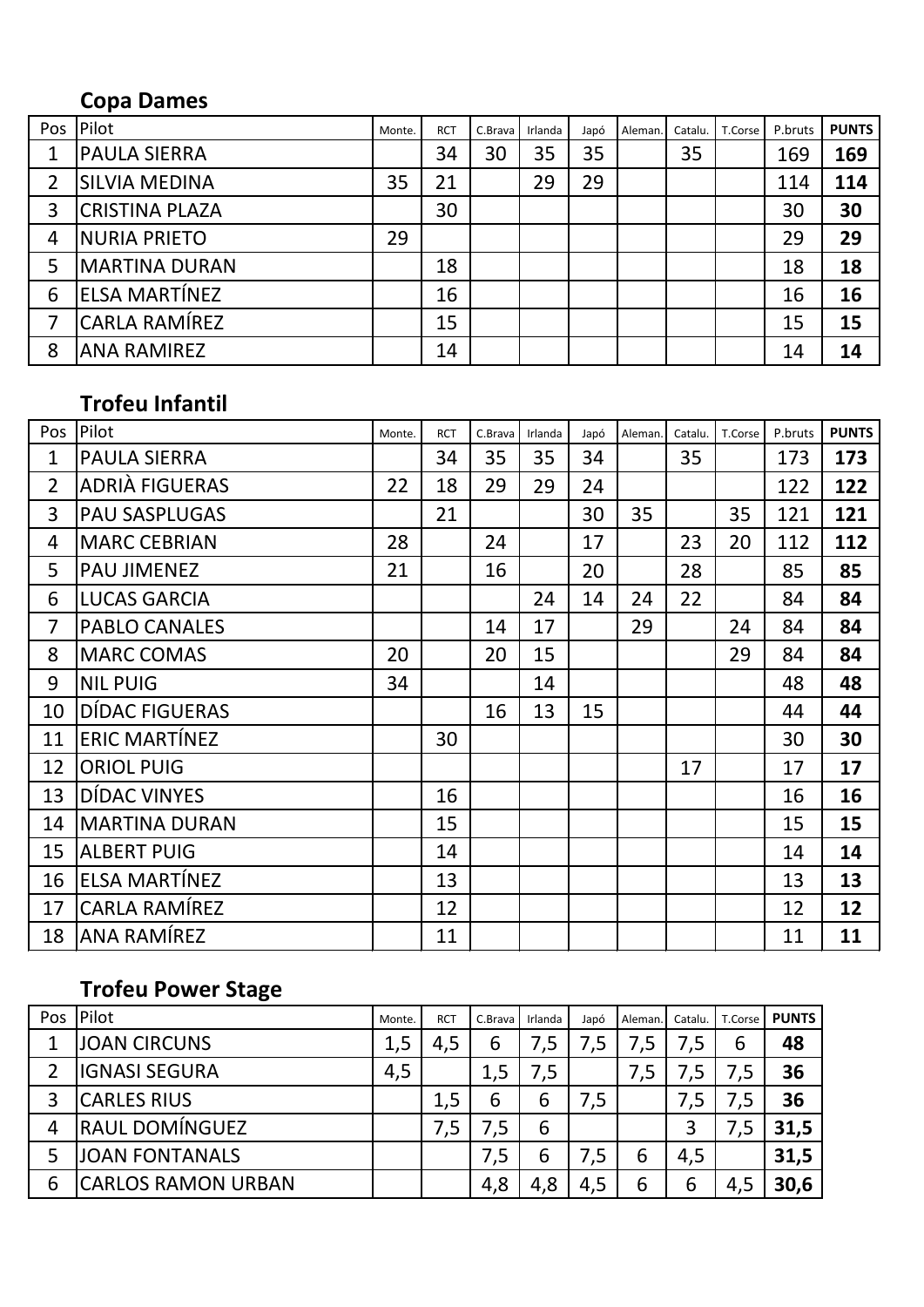| $\overline{7}$ | <b>TONI MULET</b>        | 6              | 7,5 | 6              |                | 6   |     |                |                | 25,5           |
|----------------|--------------------------|----------------|-----|----------------|----------------|-----|-----|----------------|----------------|----------------|
| 8              | <b>XAVI MACIAN</b>       |                | 4,8 | 5              | 4,8            | 4,8 |     |                | 5              | 24,4           |
| 9              | <b>JULIA M. RAMON</b>    | $\overline{4}$ |     | $\overline{4}$ | 2,4            | 1,2 | 5   | 3              | $\overline{4}$ | 23,6           |
| 10             | <b>XAVI DIAZ</b>         | 3              | 6   | 5              | $\overline{3}$ | 6   |     |                |                | 23             |
| 11             | <b>ALBERTO JODAR</b>     | 4,5            | 6   |                |                |     | 3   | 4,5            | 3              | 21             |
| 12             | <b>JAUME SASPLUGAS</b>   |                | 1,5 | $\overline{3}$ | 4,5            |     | 1,5 | 6              | 4,5            | 21             |
| 13             | <b>QUINTI CALVO</b>      | 1,5            | 4,5 |                |                | 4,5 |     | 3              | 6              | 19,5           |
| 14             | <b>POL GARCIA</b>        | 5              |     |                | 6              | 3,6 |     | $\overline{4}$ |                | 18,6           |
| 15             | <b>ALEX AYMERICH</b>     | 6              |     | 1,5            |                |     | 4,5 |                | 4,5            | 16,5           |
| 16             | <b>PERE CAO</b>          | 7,5            |     |                |                |     | 6   |                |                | 13,5           |
| 17             | <b>IGNASI BALDOMINOS</b> | 7,5            |     | 4,5            |                |     |     |                |                | 12             |
| 18             | <b>TONI VIDAL</b>        |                |     |                |                | 6   |     |                | 6              | 12             |
| 19             | <b>JORDI SALVADOR</b>    | 3              |     |                | 3              | 3   | 3   |                |                | 12             |
| 20             | <b>ALBERTO CORTELL</b>   |                |     |                |                | 6   |     | 5              |                | 11             |
| 21             | <b>SILVIA MEDINA</b>     | 6              |     |                | 2,4            |     |     |                |                | 8,4            |
| 22             | <b>JORDI BLANCO</b>      |                |     | 3,6            |                |     |     | 4,5            |                | 8,1            |
| 23             | <b>MANUEL VILLAMAYOR</b> | 3              |     | $\overline{2}$ |                |     |     |                | 3              | 8              |
| 24             | <b>OSCAR VILA</b>        |                |     |                |                |     | 4,8 | 3              |                | 7,8            |
| 25             | ÁLVARO GARCIA            |                |     |                | 1,2            |     | 3,6 | 1,5            | 1,5            | 7,8            |
| 26             | <b>ORIOL CAPDEVILA</b>   |                | 7,5 |                |                |     |     |                |                | 7,5            |
| 27             | <b>GUILLEM MARTÍNEZ</b>  |                |     |                |                |     | 4,5 |                | 3              | 7,5            |
| 28             | <b>TONI ROSET</b>        |                | 6   |                |                |     |     |                |                | $6\phantom{1}$ |
| 28             | <b>JOSEP BARDOLET</b>    |                | 6   |                |                |     |     |                |                | 6              |
| 28             | <b>GUILLEM SILVESTRE</b> |                |     |                |                |     |     | 6              |                | 6              |
| 31             | <b>EDUARD OLIVERAS</b>   |                |     |                |                | 4,5 |     |                | 1,5            | 6              |
| 32             | <b>PERE MENEN</b>        |                |     |                |                |     | 2,4 |                | $\overline{3}$ | 5,4            |
| 33             | <b>JASON PÉREZ</b>       |                |     |                |                | 5   |     |                |                | 5              |
| 33             | <b>JOSEP LINARES</b>     |                | 5   |                |                |     |     |                |                | 5              |
| 35             | <b>NIL PUIG</b>          | 4,8            |     |                |                |     |     |                |                | 4,8            |
| 36             | <b>MARC CEBRIAN</b>      | 3,6            |     | 1,2            |                |     |     |                |                | 4,8            |
| 37             | <b>ESTEVE SERRA</b>      |                | 4,5 |                |                |     |     |                |                | 4,5            |
| 37             | <b>IVAN ALONSO</b>       |                |     | 4,5            |                |     |     |                |                | 4,5            |
| 37             | <b>JOSEP MOLINA</b>      |                |     |                | 4,5            |     |     |                |                | 4,5            |
| 40             | <b>JOSEP NEBOT</b>       |                |     | 3              | 1,5            |     |     |                |                | 4,5            |
| 41             | <b>RAIMON ROVELLAT</b>   |                |     | $\overline{3}$ | 1,2            |     |     |                |                | 4,2            |
| 42             | <b>ASENSIO CAMPOS</b>    |                | 4   |                |                |     |     |                |                | 4              |
| 43             | <b>GUILLEM ROMERO</b>    |                |     |                | 3,6            |     |     |                |                | 3,6            |
| 43             | <b>JOSÉ LUIS PIERA</b>   |                |     |                | 3,6            |     |     |                |                | 3,6            |
| 43             | SIMÓ SERRA               |                | 3,6 |                |                |     |     |                |                | 3,6            |
| 46             | ALBERT VIÑAS             |                | 3   |                |                |     |     |                |                | $\mathbf{3}$   |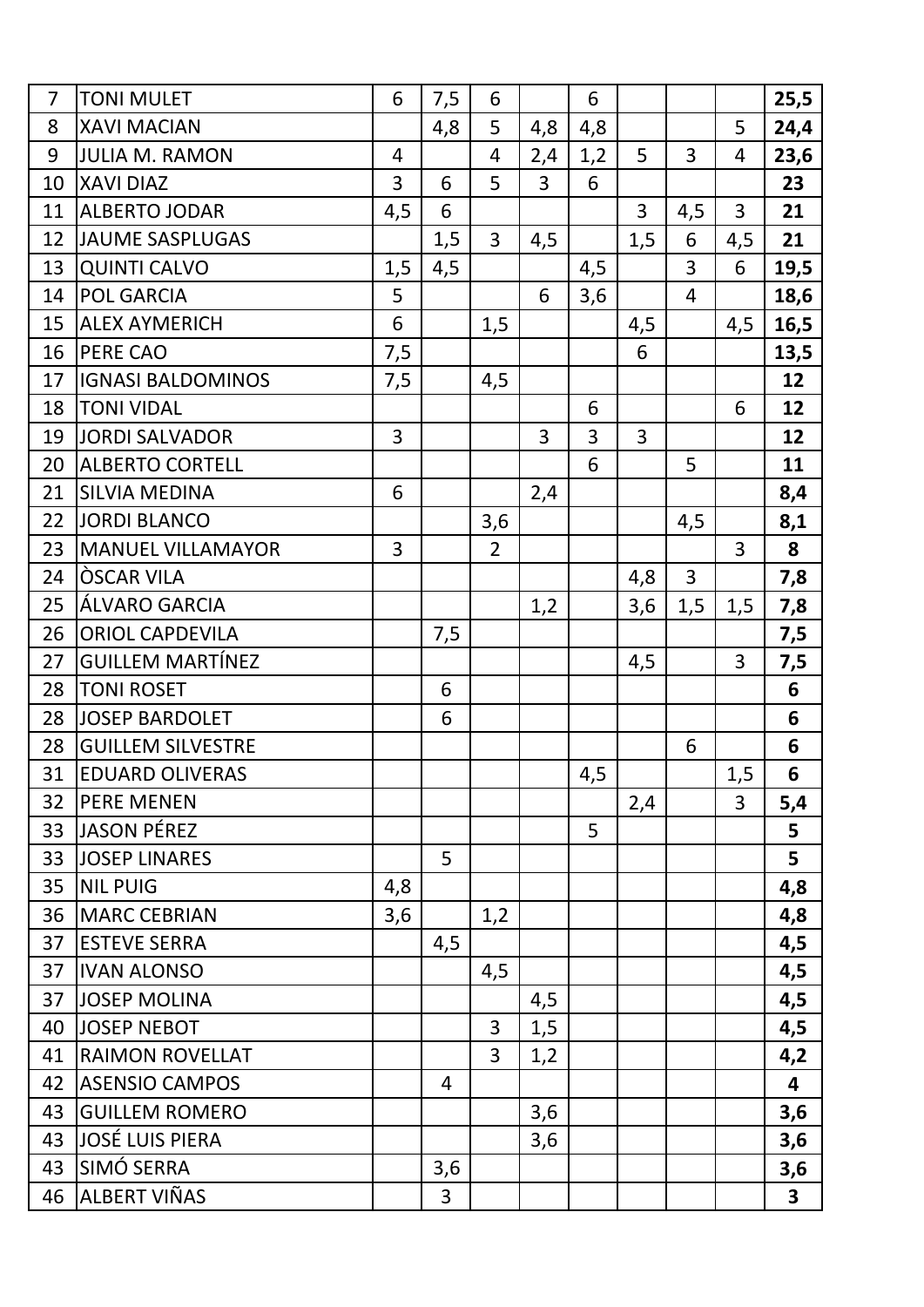| 46 | <b>JOSEP CANET</b>           |     | 3              |     |     |                |     |     |     | $\overline{\mathbf{3}}$ |
|----|------------------------------|-----|----------------|-----|-----|----------------|-----|-----|-----|-------------------------|
| 46 | <b>XAVIER BERNÚS</b>         |     | 3              |     |     |                |     |     |     | $\overline{\mathbf{3}}$ |
| 46 | <b>RUBEN SANPEDRO</b>        |     |                |     |     | $\overline{3}$ |     |     |     | $\overline{\mathbf{3}}$ |
| 46 | <b>JOSEP PÉREZ</b>           |     | $\overline{3}$ |     |     |                |     |     |     | $\overline{\mathbf{3}}$ |
| 51 | <b>JOSEP PARCERISAS</b>      |     |                |     |     | 1,5            | 1,5 |     |     | $\overline{\mathbf{3}}$ |
| 52 | <b>CARLES VINYES</b>         |     | 2,4            |     |     |                |     |     |     | 2,4                     |
| 52 | <b>CARLOS VILLAR</b>         |     |                | 2,4 |     |                |     |     |     | 2,4                     |
| 52 | <b>MANUEL TORREIRO</b>       |     |                |     |     | 2,4            |     |     |     | 2,4                     |
| 52 | <b>MARC COMAS</b>            | 2,4 |                |     |     |                |     |     |     | 2,4                     |
| 56 | <b>JORDI NAHARRO</b>         |     | $\overline{2}$ |     |     |                |     |     |     | $\overline{2}$          |
| 57 | <b>JORDI FORMATGER</b>       |     |                |     |     | 1,5            |     |     |     | 1,5                     |
| 57 | JOSEP ANTON ÁLVAREZ          |     |                |     | 1,5 |                |     |     |     | 1,5                     |
| 57 | <b>JOSEP MARIA CARBONELL</b> |     |                |     |     |                |     |     | 1,5 | 1,5                     |
| 57 | MARC ROQUÉ                   |     |                |     |     | 1,5            |     |     |     | 1,5                     |
| 57 | <b>PERE NIN</b>              |     | 1,5            |     |     |                |     |     |     | 1,5                     |
| 57 | <b>RAMON BOQUÉ</b>           |     |                |     |     |                |     | 1,5 |     | 1,5                     |
| 57 | <b>SERGI GARCIA RUBIO</b>    |     |                |     |     |                |     | 1,5 |     | 1,5                     |
| 64 | <b>ADRIÀ FIGUERAS</b>        | 1,2 |                |     |     |                |     |     |     | 1,2                     |
| 64 | <b>MIQUEL GUBIANES</b>       |     | 1,2            |     |     |                |     |     |     | 1,2                     |
| 64 | <b>PABLO CANALES (INF)</b>   |     |                |     |     |                | 1,2 |     |     | 1,2                     |
| 67 | JOAN SÁNCHEZ                 |     | $\mathbf{1}$   |     |     |                |     |     |     | $\mathbf{1}$            |

De 1 a 5 pilotos coeficiente 1 De 6 a 10 pilotos coeficiente 1,2

Más de 10 pilotos coeficiente 1,5

#### **Trofeu Escuderies**

| Pos            | Escuderia              | Monte. | <b>RCT</b> | C.Brava        | Irlanda      | Japó | Aleman | Catalu.        | T.Corse | <b>PUNTS</b> |
|----------------|------------------------|--------|------------|----------------|--------------|------|--------|----------------|---------|--------------|
| 1              | 10 KM I3D DREAM        | 151    | 69         | 118            | 156          | 129  | 106    | 113            | 81      | 923          |
| $\overline{2}$ | <b>CERDANYOLA SLOT</b> | 78     | 158        | 122            | 98           | 94   | 99     | 47             | 108     | 804          |
| 3              | <b>FIMOSIS</b>         | 80     | 21         | 82             | 81           | 96   | 99     | 106            | 85      | 650          |
| 4              | <b>RALLYART</b>        | 72     | 23         | 58             | 48           | 64   | 82     | 77             | 53      | 477          |
| 5              | <b>ANANKE RACING</b>   | 70     | 14         | 77             | 97           | 84   | 41     | 47             | 45      | 475          |
| 6              | <b>RCT VALLES</b>      | 13     | 206        | $\overline{7}$ |              | 41   | 23     | 21             | 45      | 356          |
| 7              | <b>DPPF</b>            | 35     | 14         | 30             | 32           | 49   | 73     | $\overline{7}$ | 37      | 277          |
| 8              | <b>MTS</b>             | 13     | 13         | 17             | 30           |      | 35     | 25             | 35      | 168          |
| 9              | G.A.S.S.               |        | 58         | 18             | 15           | 17   | 25     |                |         | 133          |
| 10             | <b>VALDOMEROS TEAM</b> | 21     |            | 20             | $\mathbf{1}$ | 49   |        |                | 24      | 115          |
| 11             | <b>METEORSPIRIT</b>    | 19     | 11         | 6              | 12           | 28   | 6      | 10             | 10      | 102          |
| 12             | <b>CMBSC</b>           | 21     |            | 9              | 11           | 13   | 13     | 12             | 5       | 84           |
| 13             | RODAMON SLOT SÙRIA     |        | 52         |                | 24           |      |        |                |         | 76           |
| 14             | <b>ASV</b>             |        |            |                |              | 35   |        | 35             |         | 70           |